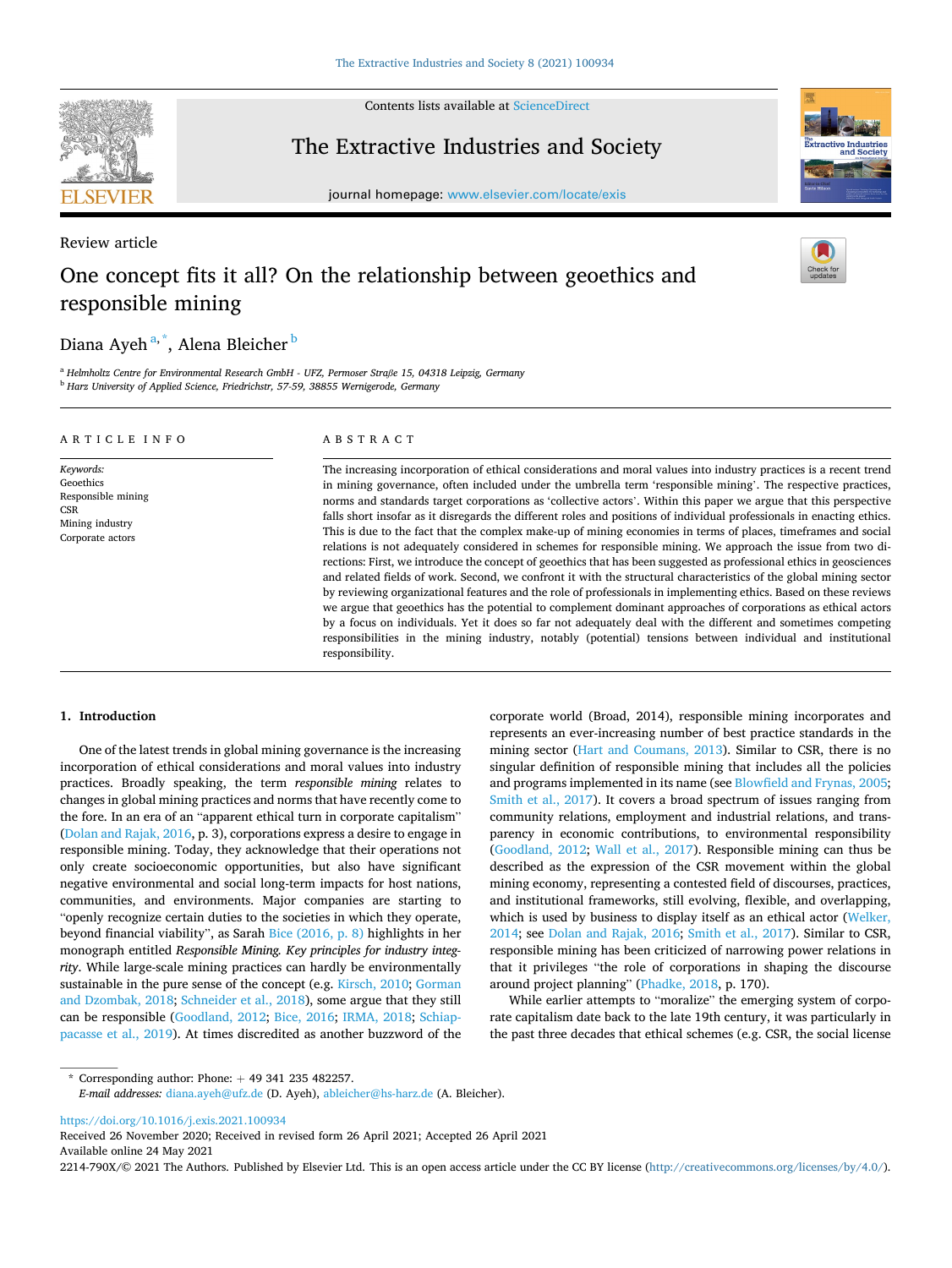to operate - SLO, sustainable mining) to be implemented by corporations or the sector as a whole "flowered" around the globe [\(Carroll, 2004](#page-9-0), p. 116; [Jenkins, 2005](#page-9-0), p. 526). This has not only broadened corporate areas of intervention (e.g. environmental protection, socioeconomic development, and labor rights) but also the groups to whom the firm is held accountable. These are not anymore only shareholders but workers, customers, suppliers, competitors, local populations or national and local governments [\(Sison, 2009](#page-10-0); [Dolan and Rajak, 2016](#page-9-0)). A number of advocacy initiatives evolved to reform the mining sector that extend beyond corporate self-regulation. 'Responsible Mining' has been promoted by corporations, governments, NGOs, and mining-impacted communities and has found expression in a countless number of certification schemes, guidelines, and sector-specific multi-stakeholder partnerships (e.g. [Miranda et al., 2005;](#page-10-0) [Hart and Coumans, 2013](#page-9-0); [Franken et al., 2020](#page-9-0)). They include the Global Reporting Initiative (1997), the Standards of the International Council on Mining and Metals (2003), and the Initiative for Responsible Mining Assurance (IRMA) (2006). Since most schemes are designed for and implemented by major companies and their producing mines, they often disregard the highly volatile Junior mining sector and important stages of the mining cycle, notably the exploration, permitting and planning, construction, and closing phases. Furthermore, many transnational policy regimes for responsible mining tend to (re)produce monolithic pictures of corporations as "black boxes" ([Welker, 2014](#page-10-0)), powerful entities ([Golub, 2014](#page-9-0)), and collective actors that are required to adopt "responsible corporate behavior" ([Hart and Coumans, 2013](#page-9-0), p. 2).

Recently there has also been discussion around the issue of individual responsibility in mining; notably professionals' capacity to navigate different individual, professional and corporate codes of conduct (e.g. [Di Capua et al., 2017](#page-9-0); [Smith et al., 2017\)](#page-10-0). In the last decade the concept of *geoethics* was introduced as professional ethics in geosciences. Geosciences in the understanding of the geoethic proponents encompasses natural scientific and engineering disciplines to study the Earth system and related human-built systems [\(Bohle and Di Capua, 2019](#page-9-0)). Geoethics is unique in that it claims to address the ethical issues individual geoscientists (may) face in their everyday working environments, such as mining (e.g. [Di Capua et al., 2017; Bohle and Di Capua, 2019](#page-9-0)).

In the paper at hand, we investigate different levels that ethics in mining addresses and how this might inform professionals as practitioners of responsible mining. The purpose is threefold: We will first discuss how geoethics adds an individual dimension to the concept of responsible mining, second discuss how corporations implement ethics in accordance with global industry practice, and third explore the role of geologists and engineers therein. In doing so, we aim to position the concept of geoethics more clearly within the rise of ethics in the global mining industry. We further point to the very structural challenges geoethics is confronted with in its attempt to mainstream ethics in geoscientific practice. Methodologically our paper is mainly based on a literature review to reveal how institutional ethics are shaped by a company's position in the global mineral production network and how individual and collective actors (re)produce specific structures in mining industry. It also draws on some illustrative examples from one of the authors' own empirical work on company-state-community relations in Burkina Faso between October 2016 and November 2018.<sup>1</sup> Due to the current lack of literature and research on the application of geoethics in the field of mining and the complex nature of the mining sector, we aim to show what geoethics (potentially) 'contributes' to these relationships.

The first part of the paper introduces the concept of geoethics and situates it within the wider CSR debate. It also analyzes the concept's specific emphasis on sector professionals as agents of responsible behavior. In the second part, we confront the concept with the structural characteristics of the mining industry, namely the spatial and temporal complexities of mining economies and the positions of individual professionals therein. By examining the specific role geologists and engineers play within corporate structures and the mine life cycle, we reveal that existing ethical approaches fail to account for the tensions between personal and institutional responsibility. Taking into account the enactment of ethics by geoscientists, however, allows for a more nuanced picture of the competing responsibilities in the global minerals and metals sector.

### **2. Geoethics: the place of professional ethics within responsible mining**

The more general rise of *ethics* in corporate capitalism (also known as the global CSR movement) has had multiple effects in the global mining industry which is one of the main employers for geoscientists. Instead of simply rejecting associated terms in global mining governance such as CSR, SLO or responsible mining as mere 'green' or 'whitewashing' of corporate behavior, social scientists have increasingly started to analyze how ethical practices, norms and standards shape and challenge (traditional) company-state-community relations. In their introductory chapter of *The Anthropology of Corporate Social Responsibility*, [Dolan and](#page-9-0)  [Rajak \(2016\)](#page-9-0) identify two vantage points from which social scientists have explored the global CSR movement. First, the apparatus and architecture of CSR, and second, the local effects of CSR, its contestations, and responses to it. In doing so, they questioned CSR's architects' project of establishing a "supra-cultural ethic to govern disparate spaces and actors" ([Dolan and Rajak, 2016](#page-9-0), pp. 5–6) and challenged dominant assumptions of ethical industry standards which tend to address corporations as unified actors. Social scientists have increasingly analyzed 'the black box' multinational corporation and explored how in the extractive industries specific professionals and institutions co-constitute each other ([Golub, 2014](#page-9-0); [Welker, 2014;](#page-10-0) [Appel, 2019\)](#page-9-0). Empirical studies have revealed, for instance, the different enactments of CSR in corporate boardrooms and at specific sites of extraction by individual mining professionals [\(Rajak, 2011;](#page-10-0) [Welker, 2014](#page-10-0); [Sydow, 2016;](#page-10-0) [Owen and](#page-10-0)  [Kemp, 2017](#page-10-0)).

While the scholarly debate recognizes the interplay and competition between individual and institutional responsibilities in corporate governance more generally ([Swierstra and Jelsma, 2006;](#page-10-0) [Trundle and](#page-10-0)  [Trnka, 2017](#page-10-0)), few studies have to date addressed these frictions in the global mining sector. They may occur between different scales of responsibility to which professionals in the extractive industries (are required to) adapt, i.e. those of professional values and individual agency on the one hand, and institutional norms and structural constraints on the other ([Müftüoglu et al., 2018\)](#page-10-0). In mining contexts this may apply, for example, to responsibilities and obligations the individual professional has to the firm as an employer, to his colleagues, or to the people in the mining areas with whom he interacts. The few social scientists' accounts that bring this topic to the forefront mostly refer to the role and position of CSR departments and their employees, and highlight different positionalities and hierarchies within mining corporations (see [Kemp and Owen, 2013](#page-9-0); [Welker, 2014](#page-10-0); [Owen and Kemp,](#page-10-0)  [2017\)](#page-10-0). Marina [Welker \(2014\)](#page-10-0) has shown, for example, how CSR agents' task of "responsibilizing" a multinational corporation in Indonesia involves for them a constant struggle to acquire authority, resources and legitimacy within both company hierarchies and the communities with whom they interact.

These important works on competing responsibilities in the global mining sector, however, often only focus on a specific phase of the mining cycle (i.e. when resources are already being extracted) or do not sufficiently consider dynamics that connect the "upstream

 $^{\rm 1}$  During a total of twelve months of multi-sited ethnographic field research interviews and conversations with politicians, residents and civil society actors were conducted mainly in the vicinity of two industrial mines (Houndé and Bagassi) in western Burkina Faso and in the capital Ouagadougou. The article is based in particular on participant observation at the mine sites and 98 interviews with various company employees (e.g. diamond drillers, managers, and CSR agents) and contractors.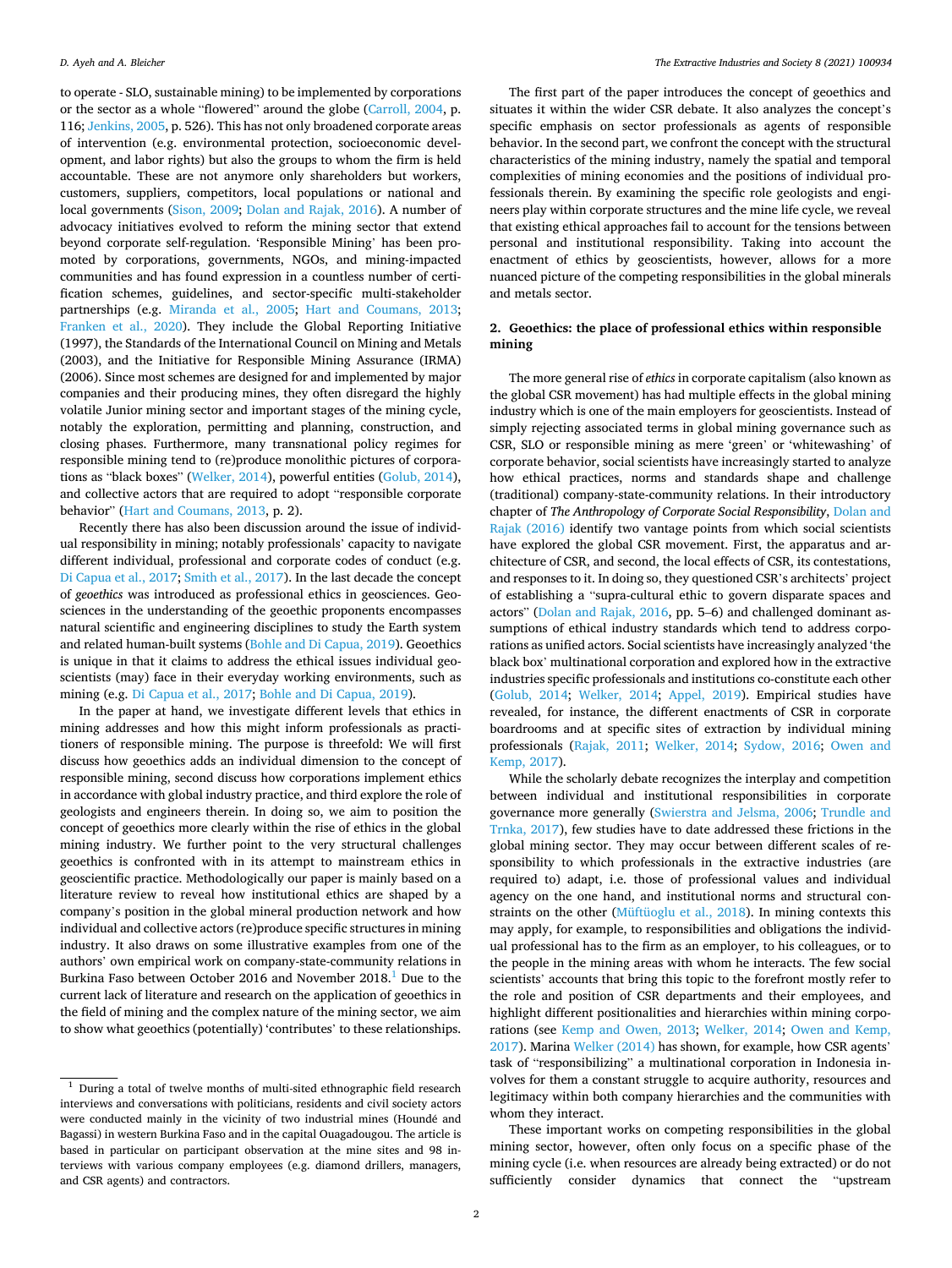mineralisation" (e.g. mining projects in the Global South) with the "downstream money" [\(Miskelly, 2004](#page-10-0)) (e.g. stock exchanges in the Global North) (e.g. [Dougherty, 2013;](#page-9-0) [Ayeh, 2021\)](#page-9-0). Most importantly they downplay the role of people trained in geosciences within company structures even though their work informs responsible mining in significant ways [\(Li, 2011](#page-10-0); [Smith et al., 2017](#page-10-0); [Smith, 2019](#page-10-0)). Geoscientists working in the corporate world of metal mining enterprises<sup>2</sup> may be faced with inevitable conflicts between their own moral values, the professional values of their discipline, and the institutional imperatives of their employers [\(Herkert, 2001\)](#page-9-0). Like other employees, they "play between the scales of personal responsibility and institutional responsibility" ([Müftüoglu et al., 2018,](#page-10-0) p. 265) in their everyday working environments. This is where the concept of geoethics comes into play. While ethical schemes such as CSR and responsible mining are mainly focused on corporations (collective actors), the concept of geoethics aims to deliver ethical guidance for the work of geoscientists as individual professionals and for the dilemmas they encounter. In the remainder of this chapter we show how mining is considered in geoethics and discuss the concept's potential for adding an individual dimension to responsible mining schemes.

## *2.1. The concept of geoethics*

Geoethics is conceptualized as professional ethics that addresses the responsibilities geoscientists have due to their specific knowledge and skills, and the potential environmental and social impacts of their dayto-day decision-making practices [\(Peppoloni and Di Capua, 2012](#page-10-0); [Bobrowsky et al., 2017](#page-9-0)). In its current understanding geoethics was introduced around 2009 by Italian geoscientists [\(Bobrowsky et al., 2017](#page-9-0); [Bohle and Di Capua, 2019\)](#page-9-0). Since then geoethics has been taking shape as a field of research. A milestone in this regard was the foundation of the International Association for Promoting Geoethics (IAPG), an affiliated organization of the International Union of Geological Sciences (IUGS), in 2012. Its primary aims are the institutionalization of geoethics as a scientific discipline [\(Bobrowsky et al., 2017\)](#page-9-0), and the establishment of strategic collaborations and partnerships to implement geoethical principles within universities and professional education. In both the association was quite successful as the growing numbers of publications and the integration of geoethical principles into the governance structures and policies of geoscientific professions via geoscientific associations around the world shows [\(Bohle and Di Capua,](#page-9-0)  [2019; IAPG, 2020\)](#page-9-0).

In spite of the increasing awareness for geoethics, the concept is not yet settled. What exactly it encompasses and on which themes it should focus, whom it addresses, and how it relates with and distinguishes itself from other ethical domains (e.g. environmental-, sustainability-, or engineering ethics), is an ongoing scientific debate [\(Bohle and Di Capua,](#page-9-0)  [2019\)](#page-9-0). Diverse interpretations exist about what type of ethics geoethics should be: deontological ethics [\(Martínez-Frías et al., 2011](#page-10-0)), virtue ethics, or amalgamed general and professional ethics.<sup>3</sup> Furthermore, it still needs to be explored how ethical principles translate into operational toolkits in the diverse fields of application (see [Bohle and Di](#page-9-0) 

[Capua, 2019\)](#page-9-0). A consensus exists that geoethics refers to responsibilities of individual geoscientific professionals in fundamental and applied science as well as related engineering disciplines (e.g. [Martínez-Frías](#page-10-0)  [et al., 2011;](#page-10-0) [Bobrowsky et al., 2017;](#page-9-0) [Bohle and Di Capua, 2019](#page-9-0)). Although [Bohle and Di Capua \(2019\)](#page-9-0) and others explicitly address engineering disciplines as targeted field of geoethics in their publications, geoscience is the primary focus. Geoethics applies to geoscientific professionals working in diverse fields such as: the prediction of geohazards (natural risks) (e.g. [Pascale et al., 2017](#page-10-0)); geoheritage, geoconservation and geotourism (e.g. [Mansur et al., 2017;](#page-10-0) [Moura et al., 2017](#page-10-0); [Gordon,](#page-9-0)  [2018\)](#page-9-0); geoeducation (e.g. [Almeida and Vasconcelos, 2015](#page-9-0); [Pascale et al.,](#page-10-0)  [2017\)](#page-10-0); geotechnical engineering (e.g. [Basu et al., 2015;](#page-9-0) [Meller et al.,](#page-10-0)  [2018\)](#page-10-0); and the use of georesources, thus the mining sector (e.g. [Limaye,](#page-10-0)  [2015\)](#page-10-0).

In these fields geoethics addresses "the entanglement of geoscientists' roles and activities with those of other professionals and multiple overlapping non-specialist groups […] and natural systems" ([Boon, 2020,](#page-9-0) p. v). It aims to provide a framework of ethical principles, standards, and an operational toolkit for orienting and guiding individual geoscientists in their professional activities (e.g. [Bohle and Di](#page-9-0)  [Capua, 2019\)](#page-9-0). According to geoscientists' specific skills, responsibility of the individual professional becomes significant in three different contexts: 1) responsibility towards the colleagues with whom the individual works and the geoscientific community (this is linked to good scientific practice), 2) towards society and cultural environments, and 3) towards the Earth system (natural environment) ([Peppoloni and Di](#page-10-0)  [Capua, 2017;](#page-10-0) [Bohle and Di Capua, 2019](#page-9-0)). These contexts reveal that the focus of geoethics is not limited to personal relationships and interactions but also encompasses larger issues relating to societal and environmental questions and dilemmas. These larger issues according to [Bobrowsky et al. \(2017\)](#page-9-0) concern primarily: preserving Earth as a living space for all species and the conservation of geodiversity and biodiversity (including the sustainable use of georesources); helping society to manage natural or human-induced geohazards; ensuring society's access to essential resources (e.g. mineral resources); teaching and educating others about the importance of geoscience and its related topics.

The ideal geoscientist in the current geoethical conception is an informed steward of the Earth who helps to respect the limits of ecosystems (the degree to which they can be disturbed), advocates for society, and serves societal interests [\(Martínez-Frías et al., 2011](#page-10-0); [Bobrowsky et al., 2017\)](#page-9-0). This should be done for example by counseling decision-makers, providing geoscientific knowledge, and educating people [\(Bobrowsky et al., 2017\)](#page-9-0). Principles that are defined for geoethics include honesty and integrity (e.g. following principles of good scientific practice), transparency (e.g. disclosing conflicts of interest, informing others about natural hazards), reflexivity (e.g. reflecting on the potentials and limitations of one's own actions), reliability (e.g. distinguishing facts from interpretations) ([Bobrowsky et al., 2017](#page-9-0); [Bohle and Di Capua, 2019\)](#page-9-0), and a collaborative attitude that respects the values and ideas of others ([Bobrowsky et al., 2017](#page-9-0)). Furthermore, principles of good scientific practice should apply in everyday working environments ([Bobrowsky et al., 2017](#page-9-0); [Gundersen, 2017\)](#page-9-0). In the following section we will reveal how geoethics addresses challenges geoscientific professionals are faced to in the field of mining.

#### *2.2. Enacting geoethics in the mining sector: opportunities and challenges*

Resource use and mining is considered to be a field in which geoethics applies. The importance of mining as a field of applied geoethics seems to be underlined by the fact that a five-page *White Paper on Responsible Mining* was published by the International Association for Promoting Geoethics (IAPG) in 2017 [\(Arvanitidis et al., 2017](#page-9-0)). The paper has been developed based on a review of literature the authors deemed relevant for the issue, stemming from diverse scientific disciplines and publications of organizations and initiatives in the field of (responsible) mining. The White Paper focuses on industrial mining and

 $\frac{2}{3}$  Geoscientific professionals in the mineral and metals sector work for a variety of institutions such as corporations, universities and research centres, or government agencies. Within this article, we focus our analysis on geoscientists working in the corporate world.<br><sup>3</sup> Existing geoethical literature is neither explicit nor precise about what

different ethical conceptions mean for geoethics. Thus, more recently, the concept has been framed as "'enriched geo-professional virtue ethics' that aims to contribute towards a cultural shift in society that advocates for more responsible interaction with the Earth system" [Bohle and Di Capua \(2019](#page-9-0), p. 5). This understanding seems to depart from the idea of pure professional ethics e. g. [Bobrowsky et al. \(2017\);](#page-9-0) [Limaye \(2015\)](#page-10-0); [Vasconcelos et al. \(2016\)](#page-10-0). The significance of this new trend and the underlying ethical conceptions of geoethics require further analysis which we cannot deliver in this paper.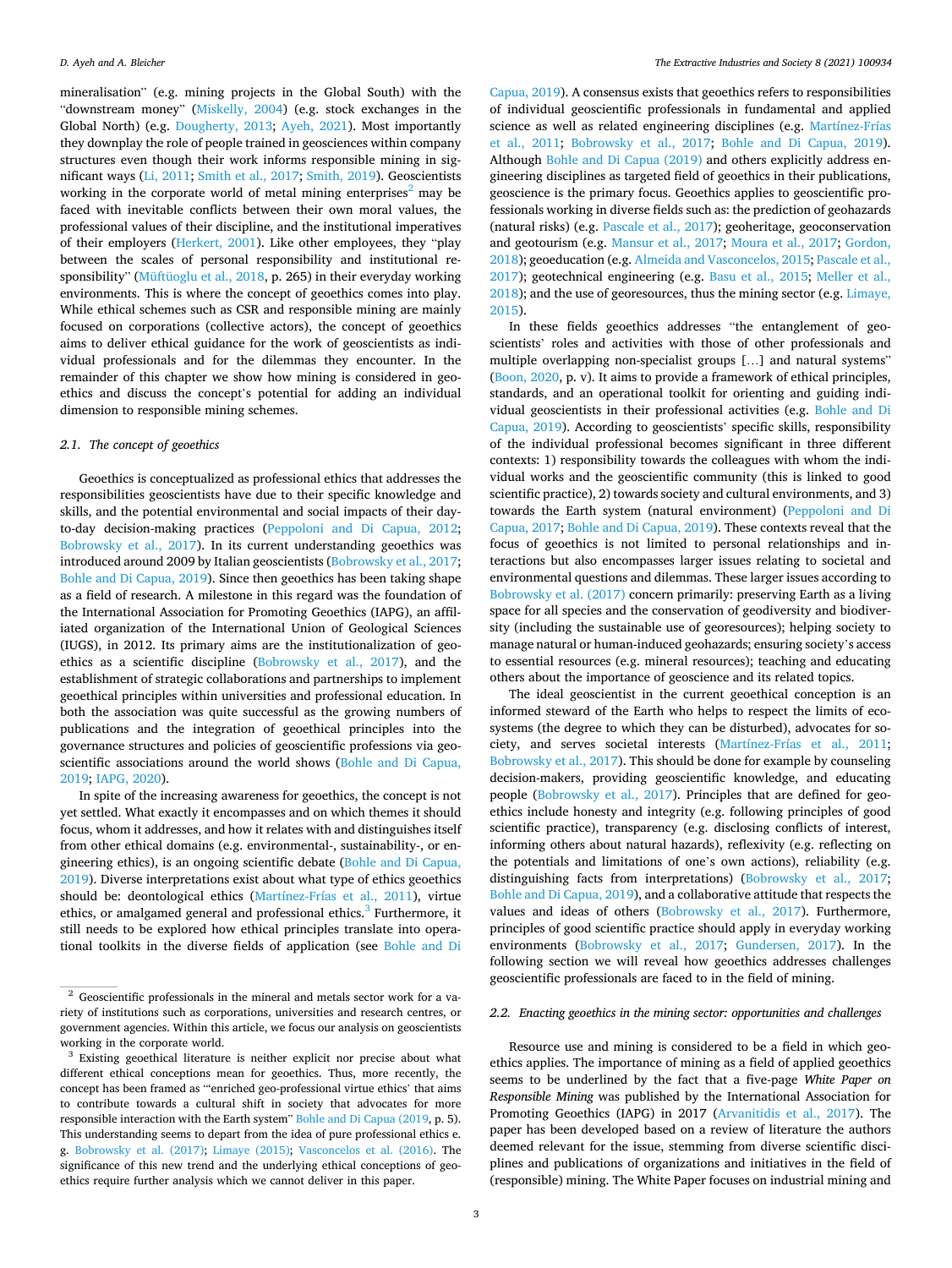follows an understanding of ethics that has been promoted by the mining industry and its various multi-stakeholder partnerships.<sup>4</sup> The authors list a broad variety of issues they consider as best practices of and applicable guidelines for responsible mining along a mine's lifecycle from exploration to closure and rehabilitation. The topics include: establishment of good relationships with local communities throughout the mining cycle including open and continuing dialog; ensuring good governance and tackling bribery and corruption; avoiding land use conflicts; healthy and work safety for employers as well as issues related to diversity and gender equality; management and mitigation of environmental risks and minimization of impacts; organizing safe and efficient waste management; increasing biodiversity; fostering the use of renewable energies and considering mining waste as a resource [\(Arva](#page-9-0)[nitidis et al., 2017](#page-9-0)). The White Paper claims in a very general manner that geoscientists and (mining) engineers have a responsibility concerning these issues: "It is necessary to deal with these challenges in a responsible way. This also means that geoscientists and engineers will need to build their capacity and skills" [\(Arvanitidis et al., 2017,](#page-9-0) p. 1). However, the White Paper explicitly leaves the scope of a professional ethics by claiming that it aims to draw the attention of geoscientists, companies, policy-makers and societies to responsible mining [\(Arvani](#page-9-0)[tidis et al., 2017,](#page-9-0) p. 2). In doing so, it states for example that "companies may have to deal with circumstances that could pose ethical challenges" ([Arvanitidis et al., 2017](#page-9-0), p. 1). Thus, the paper blurs who ought to be responsible to deal with the issues it highlights – institutional actors (e.g. corporations or governments), or individual professionals (e.g. geoscientists or engineers) – and how these competing responsibilities should become enacted.

Apart from the White Paper only a few geoethical publications explicitly touch upon the enactment of geoethics by individual professionals in the context of resource extraction. Shrikant Daji [Limaye](#page-10-0)  [\(2012\)](#page-10-0) considers that the tasks of geoscientists related to mining and the use of natural resources are first, to educate civil society about eco-friendly uses of natural resources and second, to contribute to mining-related decision-making. Geoscientists shall ensure the transparency of processes, involve all stakeholders (such as communities and government representatives), and act in an eco-friendly way. Geoethical behavior shall be directed towards societies adjacent to mining projects. It considers compensation for mining-related losses suffered by local communities. This applies, for instance, to the provision of youth education, job opportunities for the elderly, health services and other infrastructures ([Limaye, 2012](#page-10-0), p. 380). [Bobrowsky et al. \(2017\)](#page-9-0) emphasize that geoethical thinking should be subject to critical analysis on the use and management of geo-resources, including mineral resources, in order to ensure societies' access to them. According to these authors geoscientists and geoengineers should seek to develop a comprehensive picture of the potential impacts of mining activities by conducting analyses using multiple approaches as well as a variety of knowledge, skills, and experiences in order to propose multi-disciplinary solutions ([Bobrowsky et al., 2017](#page-9-0)). [Peppoloni et al. \(2019\)](#page-10-0) see the duty of geoscientists in identifying and revealing contradictions and ambiguities together with stakeholders and communities. Geoscientists shall use geoscientific knowledge to frame problems such as the increasing demand of mineral resources for renewable energies mined insofar "untouched areas", or human rights abuses in the context of conflict minerals, and inform decision-making ([Peppoloni et al., 2019\)](#page-10-0). Thereby, as [Bohle and Preiser \(2019\)](#page-9-0) highlight, non-scientific local knowledge and experience should also be incorporated into geoscientific practice.

So far only few authors have addressed the various ethical challenges

and decision-making dilemmas that may occur when upholding ethical principles in a professional field that involves geological commodities. As a central problem [Bobrowsky et al. \(2017\)](#page-9-0) identify the limited freedom of choice individual professionals have, due to the dominant market and profit-orientation of mining corporations. [Bobrowsky et al.](#page-9-0)  [\(2017\)](#page-9-0) and [Gundersen \(2017\)](#page-9-0) provide experiences from the field in this regard and reveal various ethical challenges: these may concern relationships geoscientists have with their colleagues and the geoscientific community, the companies they work for, their host communities and national institutions, the broader society or the environment. One of these challenges are tensions between professional and institutional responsibility. Tensions may occur due to the fact that geosciences often appeal to people and students with strong ideals regarding nature, the Earth, and the contribution they might deliver to solve global problems ([Bobrowsky et al., 2017;](#page-9-0) [Smith, 2019\)](#page-10-0). Individual motivations and ideals can easily conflict with codes of conduct, objectives and goals that emerge from dominant corporate practices that limit the individual's agency ([Bobrowsky et al., 2017](#page-9-0)).

The concept of geoethics could deliver guidance for various dilemmas individual geoscientific professionals may encounter in the context of mining [\(Bobrowsky et al., 2017](#page-9-0)). However, crucial ethical challenges, tensions, or dilemmas resulting from the specific structural constraints individual geoscientists (and engineers with geoscientific background) may face in mining contexts, are so far not dealt with systematically in mining-related geoethics literature. For instance, the aim of conducting "open, inclusive, and continuing dialog with local communities throughout the mining cycle" [\(Arvanitidis et al., 2017](#page-9-0), p. 2) may be constrained by the fact that exploration teams and geoscientists are usually poorly equipped in terms of CSR, and have little or no expertise in stakeholder engagement processes. Furthermore, the conceptual link between professional ethics ('geoethics') and ethical schemes in the field that address corporate actors (responsible mining, CSR, or SLO) has not yet been sufficiently explored. The same applies to geoethics' relationship to engineering ethics.

In order to better understand geoethics' role in addressing responsibility for geoscientists and engineers in the mining sector, the next section will highlight dominant structural characteristics of the global mining industry and how they are constituted by specific places, timeframes and social relations. This will be done by first, reviewing how different types of companies as employers of geoscientists address and implement institutional ethics and responsibility and, second, by highlighting the tensions that may arise for individual geoscientific professionals in the different stages of the mining cycle.

## **3. Structural characteristics of the global mining industry and the role of geoscientists**

To illuminate the individual agency of specific mining professionals and structural constraints, as well as how this folds back on competing responsibilities for implementing ethics, we need to unpack the 'black box' multinational corporation (see [Welker 2014,](#page-10-0) [Müftüoglu et al.,](#page-10-0)  [2018\)](#page-10-0). This also applies to the make-up of the global mining economy more generally, and the various spatio-temporal dimensions and actors involved. Resource extraction is occurring in increasingly diversified areas and contexts around the globe in order to satisfy global demands for minerals and metals, and to counter the depletion of more accessible resources [\(Barham, 1994](#page-9-0); [Sidorenko et al., 2020](#page-10-0)). In response the mining industry has massively increased its exploration budget [\(Everett](#page-9-0)  [and Gilboy, 2003](#page-9-0); [Dougherty, 2013\)](#page-9-0) and directed it to ever more peripheral world regions since the 1980s and notably in the 1990s ([Bridge,](#page-9-0)  [2004b;](#page-9-0) [Geenen and Verbrugge, 2020\)](#page-9-0). The new global demand for high-tech metals and rare-earth elements (e.g. for use in the context of the energy transition and the transport sector) may also lead to a spatial redirection of investments to traditional mining regions, such as those in Western and Central Europe, as well as a reevaluation of those regions ([McLellan, 2020; Sidorenko et al., 2020\)](#page-10-0). The geographical dispersion of

<sup>4</sup> The issue of artisanal and small-scale mining (ASM) is mentioned. Responsible mining activities in this regard would entail: training, access to technology, and enhancing resource governance in respective countries [Arva](#page-9-0)[nitidis et al. \(2017\)](#page-9-0). Other authors in the field allude that artisanal mining has not yet been addressed in geoethics [Bohle and Preiser \(2019\).](#page-9-0)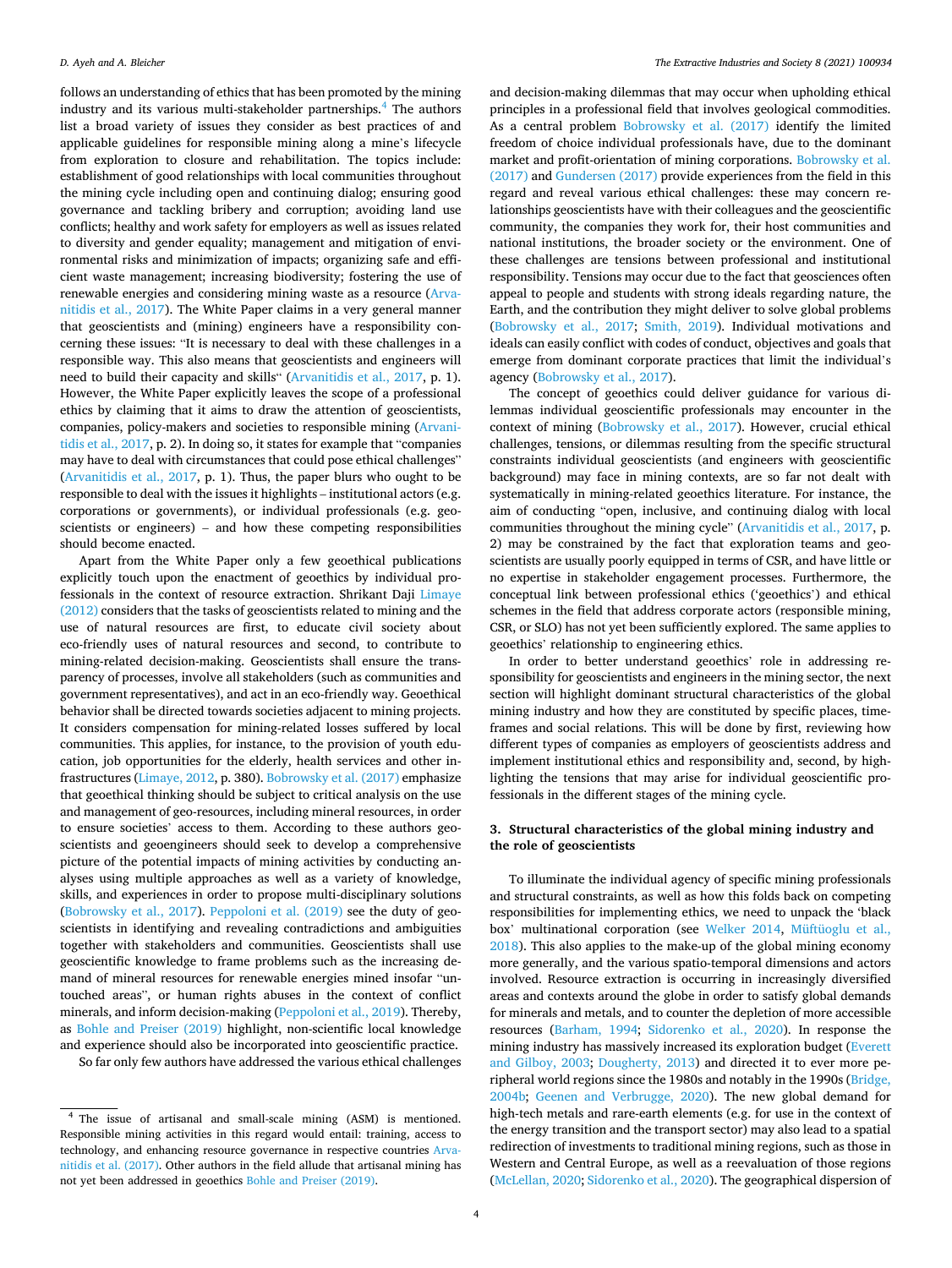mining projects around the globe and the related organizational structures of the mining industry, however, are not unique to the 21st century mining economy. Since the 19th century, the global mining industry has been characterized by large business structures and the increasing spatio-temporal complexity of industrial mining projects [\(Armstrong](#page-9-0)  [et al., 2014\)](#page-9-0). Today this complexity involves different types of companies, different stages of the mining cycle, as well as interactions between mining professionals (e.g. geoscientists, CSR officers, engineers) and various stakeholders in the home and host countries of the mining industry [\(Thomson and MacDonald, 2001](#page-10-0)).

So far, social science research on mining has seldom provided an analytical and empirical examination of the complex organizational structure of the mining industry, differentiation between companies in terms of size and capitalization, and the division of labor within the industry in relation to the mining cycle. Although some scholars address industry structures, they neither relate these structural characteristics to the role played by individual professionals, nor do they reveal the impact these structures have on responsible mining practices [\(Thomson](#page-10-0)  [and MacDonald, 2001;](#page-10-0) [Everett and Gilboy, 2003;](#page-9-0) [Dougherty, 2013](#page-9-0), 2016; [Sidorenko et al., 2020](#page-10-0)). In this section, we explore how the structural characteristics of the mining industry shape the implementation of ethical guidelines by different corporate forms, and responsibilities geoscientists are faced with along the mining cycle. In order to do so, we combine findings from the literature with findings from our own empirical research on gold mining projects in western Burkina Faso.

### *3.1. Different types of companies and varying commitments to ethics: Juniors, mid-tiers, majors*

This section focuses on how institutional ethics are shaped by a company's position in the global mineral production network [\(Dicken,](#page-9-0)  [2015; Geenen, 2018](#page-9-0)). This refers in particular to the company's size, its financing schemes and stock market listing, as the legal situations in the home and host countries. The global mining economy is dominated by public companies listed on stock exchanges in Canada, Australia, the United Kingdom, and the United States [\(Thomson and MacDonald,](#page-10-0)   $2001$ .<sup>5</sup> In contrast to the oil and gas sector, where many big players are state-owned companies, the mineral and metals sector mainly comprises of privately held international corporations [\(Dicken, 2015;](#page-9-0) [NRGI, 2015](#page-10-0); [Müftüoglu et al., 2018\)](#page-10-0). They operate in different world regions and can be differentiated according to their roles in the mineral production network. While the global mining sector is shaped by constant and rapid mergers and acquisitions of firms ([Everett and Gilboy, 2003](#page-9-0); [Dougherty,](#page-9-0)  [2016\)](#page-9-0), the latter typically have different interests, practices and capacities to implement responsible mining. Since "no corporate actor exists independent of its ongoing enactments" [\(Welker 2014](#page-10-0), 35), these are to different degrees co-produced by their employees. Individuals such as the chief executive officer (CEO) or the members of the board of directors may be particularly involved in the decision-making whether their company commits itself to institutional ethics or not [\(Thomson and](#page-10-0)  [MacDonald, 2001](#page-10-0); [Bray, 2013](#page-9-0)). Analyzing characteristics of mining companies in more detail allows us to situate the capabilities and capacities of individual professionals (i.e. of geoscientists) to implement responsible mining in areas of mineral exploration and extraction.

Existing scholarship on the structural characteristics of the global mining economy identifies three types of mining companies that have dominated the metals and minerals industry in the past 40 years: major (or senior), mid-tier (or intermediate), and Junior firms [\(Everett and](#page-9-0)  [Gilboy, 2003](#page-9-0); [Dougherty, 2013,](#page-9-0) 2016). This vertically integrated model

was originally applied to Vancouver-based mining firms but today it is used globally ([Thomson and MacDonald, 2001](#page-10-0)). A distinction according to size (number of employees and number of sites), market capitalization (the market level of a company's equity), and sources of revenue (equity financing, production and/or sales) appears in academic work and is used by industry representatives, such as companies, investors, and consultants (e.g. [NRGI, 2015](#page-10-0); [Investopedia, 2019; Beattie, 2020\)](#page-9-0). In the following section we show how these categories are not always fixed or clearly defined, but instead ambiguous, fluid and relative [\(Dougherty,](#page-9-0)  [2013\)](#page-9-0). Nevertheless, the financial and human resources, and the degree of institutionalization of ethics within companies, may have an impact on company-community relationships.

(1) Major firms represent the largest and most widely known companies such as Anglo American or Rio Tinto. They usually possess many production sites in multiple world regions, and derive their revenue from production and sales ([Thomson and MacDonald, 2001](#page-10-0); [Dougherty,](#page-9-0)  [2013,](#page-9-0) 2016). They are organized in hierarchical structures spanning from corporate head offices to sites of production, and they usually feature subsidiary companies that develop, construct and operate single mines in areas of extraction. Subdivisions or departments of these companies are often in charge of carrying out specific tasks, such as geological investigations, operations, security, community relations, or sustainable development ([Rajak, 2011;](#page-10-0) [Welker, 2014](#page-10-0); [Ayeh, 2021\)](#page-9-0). A highly specialized workforce is hired to fulfill these tasks, e.g. geologists in departments concerned with mine surveillance and exploration of the reserves, and engineers in departments related to infrastructure building, production, or machinery service. Some engineering tasks, such as drilling and underground operations are often outsourced to contractors and implemented by their workforces ([Rubbers, 2019](#page-10-0); [Ayeh, 2020](#page-9-0)). Multinational mining corporations rely on outsourcing and leasing practices – not only for their heavy equipment [\(Dicken, 2015;](#page-9-0) [Tauber](#page-10-0)  [et al., 2018](#page-10-0)), but also for obtaining community consent for their operations. In their efforts to acquire extraction licenses, they often subcontract consultancy firms to carry out temporary tasks such as social and environmental assessments ([Dougherty, 2019; Ayeh, 2021\)](#page-9-0).

To date, responsible mining schemes have primarily concerned and targeted major mining companies [\(Everett and Gilboy, 2003;](#page-9-0) [Bray,](#page-9-0)  [2013;](#page-9-0) [NRGI, 2015\)](#page-10-0). There are several reasons for this. Firstly, major companies have a reputation to lose and therefore adhere to and implement best practice industry standards, such as the IRMA standard for responsible mining or that of the International Council on Mining and Minerals (ICMM). Some of the leading multi-stakeholder partnerships in the field are composed only or mostly of major mining companies [\(Armstrong et al., 2014;](#page-9-0) [NRGI, 2015](#page-10-0)). According to John Bray (2003, p. 294), reputational risks constitute "the most significant political risks since the 1990s" for multinationals and are thus countered by corporate risk management (e.g. [Welker, 2009;](#page-10-0) [Kirsch, 2010\)](#page-9-0). In an era of the "ethical turn in corporate capitalism" ([Dolan and Rajak, 2016](#page-9-0), p. 3), companies that act in socially and environmentally responsible manner are less likely to face reputational damage on local, national, and international scales. Internationally, major companies (and their investors and shareholders) are confronted with public campaigns organized by civil society groups and NGOs much more frequently than smaller companies. This is due to the fact that they are well known and highly visible actors in the field ([Basedau, 2005;](#page-9-0) [Luning, 2012a](#page-10-0)). Also, the large number of mining projects they operate increases both the likelihood that some of their projects will cause local grievances and the human and financial resources necessary for the implementation of responsible mining. Highly specialized subdivisions such as CSR and sustainability departments in corporate head offices and at sites of production are in charge of monitoring company-community relations and implementing environmental and social standards on a daily basis. And thirdly, majors are usually more committed to responsible mining due to their relatively long presence in one mining region (up to 100 years for an operating mine). Given that major mining companies involved in exploration endeavors are likely to inherit the sites they are

<sup>5</sup> Although Artisanal and Small-Scale Mining (ASM) represents another important segment of the global mining economy, our focus within this paper lies on multinational corporations, i.e. the industrial sector where geoscientists usually work.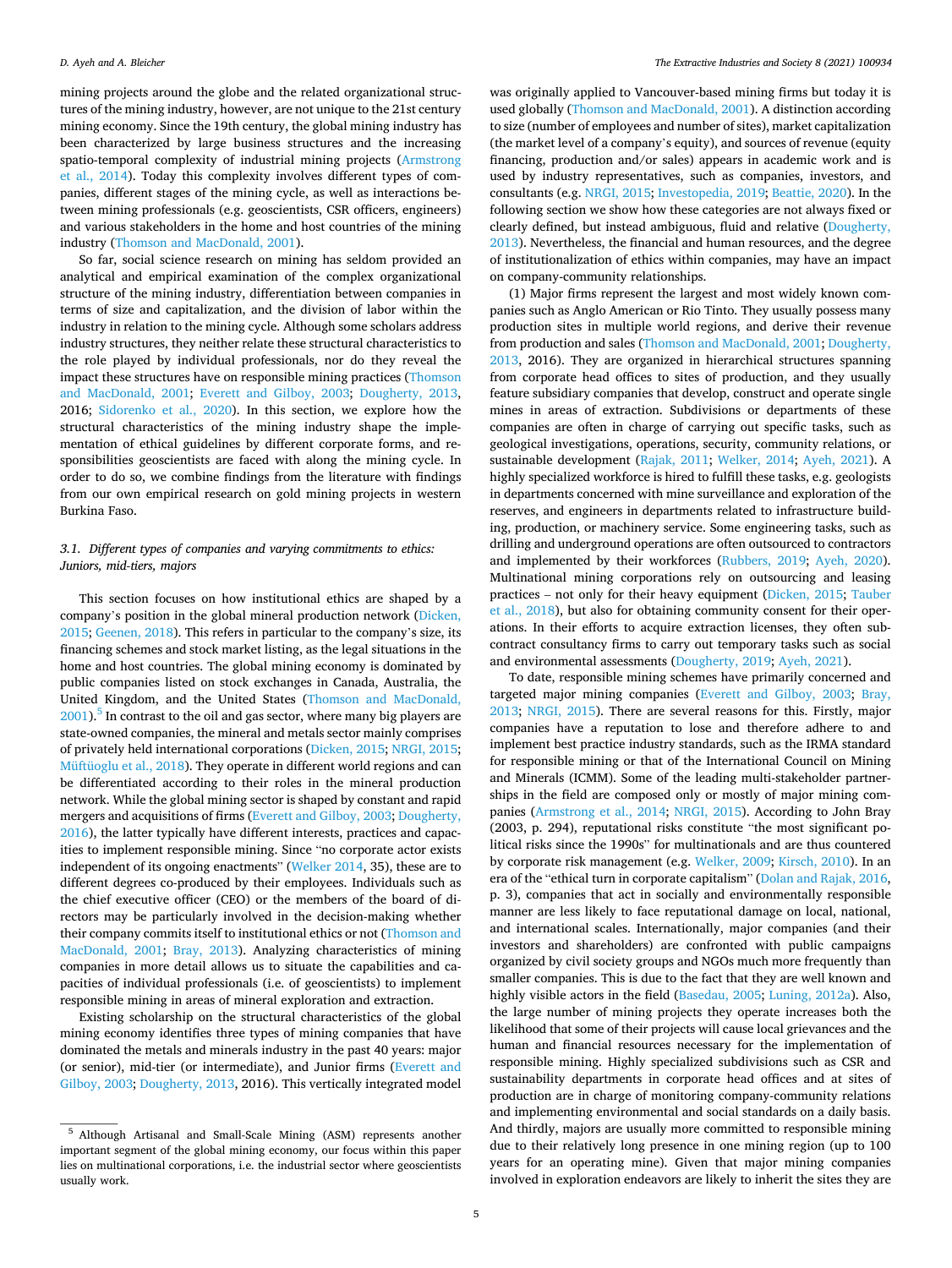exploring [\(Dougherty, 2013](#page-9-0)), and often have operating mines in the direct vicinity of their exploration projects, they may have a specific interest in long-term, peaceful coexistence with the local populations.

(2) Mid-tier firms operate a few sites that are usually located in one world region. Besides their regional focus (e.g. West Africa), they usually specialize in the extraction of one particular mineral (e.g. gold). They often start out as expansionary Juniors and evolve to become intermediates in the form of producers, by extracting the deposits they discovered on their own. Similar to majors, they derive their revenue from production and sales, and the focus of their work is on ramping up production after Juniors have done the exploratory work ([Everett and](#page-9-0)  [Gilboy, 2003](#page-9-0)). With specialized (sub)contractors, departments and trained staff (e.g. engineers, geologists, CSR officers), their organizational make-up bears significant resemblance to that of the major companies. Mid-tiers, however, must often raise equity for major acquisitions and mine construction [\(Thomson and MacDonald, 2001](#page-10-0)). With fewer operating mines, they have less access to capital and a smaller budget than majors which, in turn, also affects their responsible mining policies. By professionals working in existing CSR and environment departments at extraction sites, this is cited as a reason why extensive financial and human resources to implement ethical standards are non-existent [\(Ayeh, 2021](#page-9-0)). Beyond these perceptions of lacking capital for CSR, the temporality of such companies' mining projects and reputations are equally important factors with regard to the capacity of their employees to implement responsible mining practices. Mid-tiers are subject to mergers and acquisitions more often than majors, and are thus a waning presence in areas of extraction. While many of the multi-stakeholder partnerships or lender requirements for responsible mining (e.g. those of the International Finance Corporation) may also apply to mid-tiers [\(Ayeh, 2021\)](#page-9-0), they face fewer reputational risks than well-known multinationals.

(3) Junior companies are the smallest units among multinational corporations and are mostly devoted to exploration, although expansionary Juniors are sometimes involved in extractive activities. The label "Junior companies" is strongly related to the world of financial markets and investments, where it serves as a "classification for all small mining companies that are most affected by mineral price fluctuations, and which represent the financially volatile and high-risk portion of the industry" [\(Hilson and Murck, 2001](#page-9-0), p. 411). This category is essentially made up of venture capital companies, as Juniors rely almost entirely on the capital market to finance their activities ([Thomson and MacDonald,](#page-10-0)  [2001;](#page-10-0) [Dougherty, 2013](#page-9-0); [NRGI, 2015,](#page-10-0) [2016\)](#page-9-0). Therefore, they serve and are dependent on a finance audience that is eager to invest in firms with relatively little capital, short histories but high hopes for huge returns ([Beattie, 2020](#page-9-0)). The Toronto venture exchange (TSXV) and the London-based Alternative Investment Market (AIM) are specialized stock exchanges that bring together such investors and emerging companies seeking capital for their activities. The Junior mining sector's bad reputation, which was reinforced by major scandals in the 1990s, has caused the sector to become more sensitive to ethical questions over the past 20 years. Changing investor attitudes, new ethical norms in the sector (e.g. the TSXV rules for resource classification, established in 2000), and the potential difficulties faced by Junior companies when they want to sell to majors all imply an increasing consideration of social and environmental issues ([Dougherty, 2013](#page-9-0); [Kneas, 2016; Boon, 2020](#page-9-0)). In that regard, the International Finance Corporation published in 2014 "a good practice handbook" for "early stakeholder engagement" specifically addressing Junior companies in the extractive industries ([ICF,](#page-9-0)  [2014\)](#page-9-0).

However, Junior companies continue to be faced with specific ethical challenges due to their focus on "greenfield" sites (places with little or no prior history of mineral extraction) [\(Kneas, 2016](#page-9-0)). For instance, these challenges can arise when they enter areas that have suffered from political violence, have a weak mining legislation, or a record of human rights violations and corruption [\(Bray 2013\)](#page-9-0). Also, the companies' capacity for implementing responsible mining practices is limited due to financial, temporal, and reputational reasons. First, Junior firms focus on their core activities (that is geosciences) for financial and organizational reasons ([Everett and Gilboy, 2003\)](#page-9-0). Due to their financial constitution, Juniors have scarce resources, are thus "in a hurry to make quick returns" ([Bray, 2013,](#page-9-0) p. 301), and tend to underperform in social and environmental aspects. They bundle geoscientific expertise such as geology, geophysics, mineralogy, or modeling but their small teams often have neither the expertise nor the infrastructure and equipment to implement responsible mining. If CSR or community relations are part of their corporate policies at all, their articulation has been described as "impulsive, misplaced, and rather amateurish" ([Kneas, 2016](#page-9-0), p. 80). Second, the success or failure of Juniors often depends on one particular project, and exploration licenses are often sold as quickly as they have been acquired. The classic approach of a Junior is to explore deposits, develop them by adding new information until their financial viability is proven, and then sell promising licenses to mid-tiers or majors ([Bray, 2013](#page-9-0); [Dougherty, 2013](#page-9-0); [NRGI, 2015](#page-10-0); [Gilbert, 2020](#page-9-0)). [Dougherty \(2013, p. 344\)](#page-9-0) assumes that the knowledge that major firms will inherit the site and potential conflicts is another reason for "the social and environmental underperformance of junior companies". Third, as rather "precarious entities" ([Kneas, 2016,](#page-9-0) p. 70), they are under less public scrutiny and are usually not required to adapt to most of the international guidelines for responsible mining. They are often not members of the respective multi-stakeholder partnerships (such as the ICMM), because these only address the largest companies or later stages of mining [\(NRGI, 2015\)](#page-10-0).

The global mineral and metals industry is characterized by a complex network of different-sized companies (majors, mid-tiers, Juniors), and their supplying industries. They are related by a typical division of labor, wherein majors and mid-tiers often rely on the Junior sector for their discoveries and take over projects or acquire entire companies. This can be nicely illustrated by Burkina Faso's gold mining sector, which may serve as a typical example of the current structural characteristics of the global mining industry. However, it also exemplifies that varying commitments to ethics not only depend on different-sized firms, but also how they are organized internally and the respective tasks, agency and goals of individual employees. For decades, risk-taking Junior companies have been entering Burkina Faso: a country that represented a sort of 'greenfield territory' to invest in, with known mineral reserves and an extremely investor-friendly mining legislation ([Luning, 2012a](#page-10-0); [Ayeh, 2021\)](#page-9-0). Since the 1990s, a significant number of international Juniors have held exploration concessions in the country. With the gold price reaching new records from 2011 onwards, Junior companies started to invest in the development of their assets, and many of them sold their promising concessions to a number of multinational mid-tier companies that specialized in extracting gold from the Birimian Greenstone Belt in West Africa. In mid-2020, Canadian, British, or Russian-based firms operated 16 gold mines in Burkina Faso located all across the country [\(MMC, 2020](#page-10-0)). One of them is the London-based company Endeavour Mining, which originally acquired promising exploration concessions in Burkina Faso from two Canadian Juniors, Avion Gold (in 2012) and True Gold Mining (in 2016) [\(EDV, 2012](#page-9-0), [2016\)](#page-9-0), and later developed them into operating mines. With the acquisition of its smaller rival Semafo in July 2020, the company recently became "West Africa's top gold producer" ([Jamasmie, 2020](#page-9-0)). In its self-portrayal, the company emphasizes its commitment "to principles of responsible mining" ([EDV, 2020](#page-9-0)). It runs CSR departments at all four operating mine sites and publishes annual sustainability reports. The company's responsible mining policies do not, however, directly address its multiple exploration and development activities. In the western province of Tuy alone, Endeavour Mining (via its Burkina Faso registered subsidiaries) owns mining licenses covering a land package of more than 1000 square kilometers. Most of them are exploration concessions held by subsidiaries with specialized exploration and construction teams. Interviews with employees of one of the company's production sites have revealed that CSR teams are not formally in charge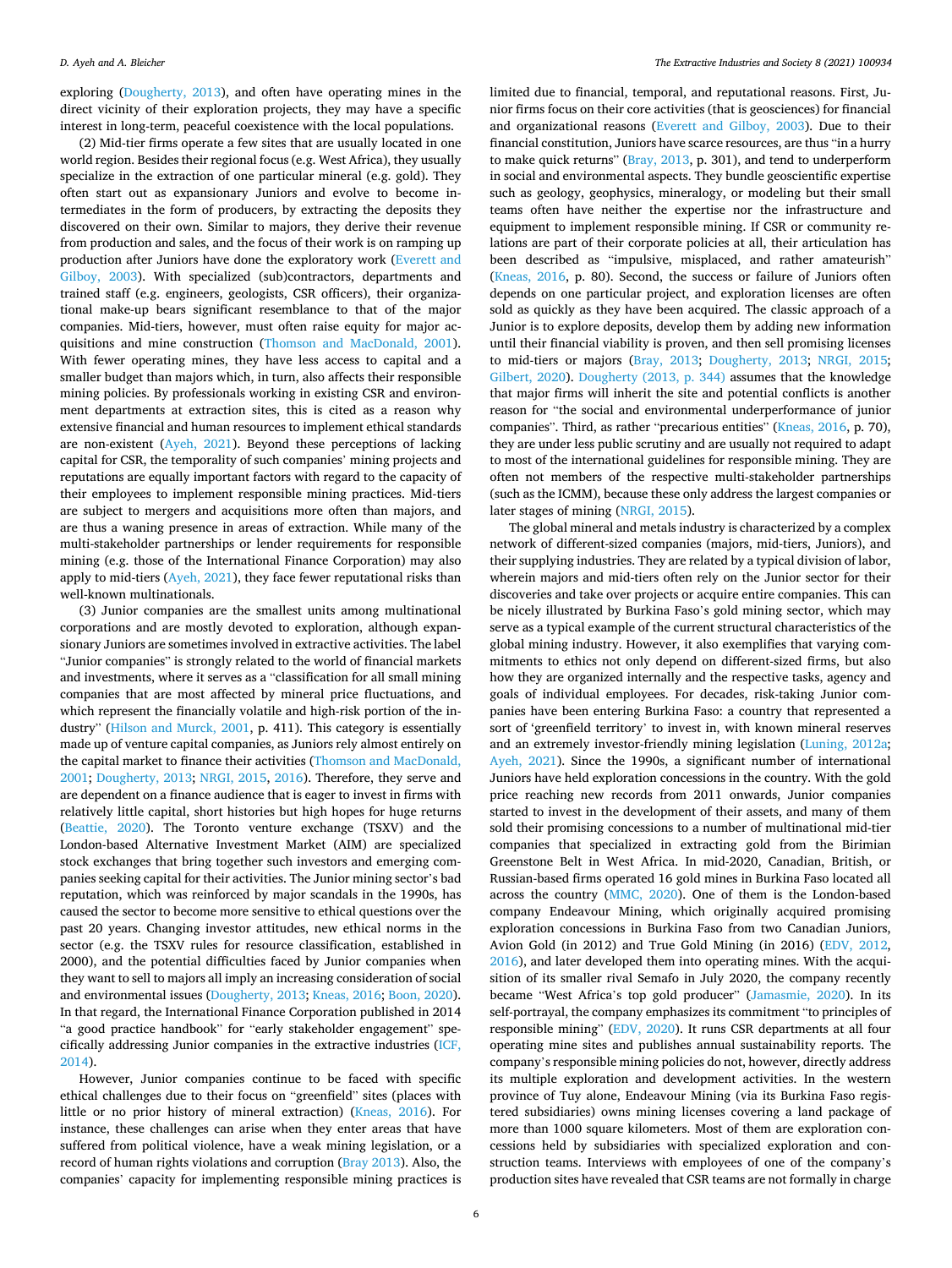of the exploration activities of these subsidiaries and they don't see themselves as responsible for the exploration projects of the parent company - even if the exploration projects are located in the direct vicinity of Endeavour-owned operating mines. While some of the more developed exploration projects may have a person in their team who is responsible for community affairs, many exploration projects are implemented and monitored by a handful geoscientists and engineers (e. g. for drilling) who are the first to represent the company in a given local setting (see [Luning, 2012b](#page-10-0)).

The example reveals how in areas of extraction the current division of labor between different-sized companies tends to outsource "the bulk of the industry's 'dirty work'" ([Dougherty, 2016](#page-9-0), p. 89) to poorly equipped Junior companies, exploration teams and consultancies during the first phases of the mining cycle. Institutional ethics and related terms (CSR, SLO or responsible mining) of mid-tier or major companies might not apply in this case. In his monograph *Relationships and the course of social events during mineral exploration*, Jan [Boon \(2020, p. 2\)](#page-9-0) emphasizes that the adjective "corporate" in the term "corporate responsibility" may sometimes be "misleading as it draws attention away from the fact that all actors involved need to be socially responsible". Corporate responsibility is, after all, enacted by different individuals who represent the corporate form throughout the mining cycle ([Golub, 2014;](#page-9-0) [Welker,](#page-10-0)  [2014\)](#page-10-0). The next section will highlight the particular role of geoscientists therein.

## *3.2. Geoscientific responsibilities in different stages of the mining cycle: exploration, development, operations, (post-)closure*

The global mineral production network is largely characterized by different temporalities of extraction. This not only applies to the actual and imagined temporality of mining landscapes but also to extraction's specific timeframes and cycles (D'[Angelo and Pijpers, 2018](#page-9-0)). As we will reveal in what follows, different ethical issues are relevant at different stages of the mining cycle, i.e. exploration, development (planning, permitting and construction), operations and (post-)closure ([Bridge,](#page-9-0)  [2004a;](#page-9-0) [Bray, 2013](#page-9-0); [NRGI, 2015\)](#page-10-0). While some companies are only involved in one of the stages (e.g. Juniors active in the discovery of mineral deposits), mid-tier and major companies are usually involved in all phases of the mining cycle. Yet even if the parent company is involved in everything from exploration to (post-)closure, the ethical legacies of its projects are shaped by different subsidiary companies, teams, and individuals [\(Ayeh, 2021](#page-9-0)). In this section, we aim to reveal the (potential) responsibilities and challenges that geoscientific professionals are confronted with in the different phases of the mining cycle. We thereby indicate different tasks of the professional groups, addressed by the geoethics concept: geoscientists or engineers with a geoscientific background.

(1) The exploration phase of a mining project includes several substages that involve different technological procedures and staff. An assessment of whether exploration is worth considering is usually based on a desktop review of all publicly available geological information, followed by airborne geophysics, sampling, soil and surface rock analysis, or geological mapping. These tasks most importantly involve geoscientists such as geologists, geophysicists, geochemists, mineralogists, or geomorphologists. Engineers are for example engaged in drilling operations (often outsourced to a contract drilling company) [\(Dicken,](#page-9-0)  [2015\)](#page-9-0). Yet, the mere existence of mineral deposits far from guarantees a site's commercial viability, nor does it automatically lead to a mining project ([Bray, 2013](#page-9-0); [Davidov, 2014](#page-9-0); [Richardson and Weszkalnys, 2014](#page-10-0)). [Boon \(2020, p. 1\)](#page-9-0) emphasizes that "only a low proportion of exploration projects ever become a mine and the high financial risk involved at most stages creates considerable uncertainty". The period from early exploration to the first mining of minerals is not only cost-intensive, it also implies significant timeframes. For example in African contexts, it typically takes 10 years for a mining project to proceed from the initial exploration to full-scale operations (Bray 2003, p. 290).

This temporal dimension and the uncertainty during exploration has significant effects on company-community relations and the enactments of corporate responsibility. The exploration phase of mining projects involves a variety of actors that are not permanently present in mining areas. Empirical evidence from Burkina Faso suggests that an exploration license usually changes hands multiple times between different Junior companies before a mid-tier company acquires the concession and decides to develop it into an operating mine. This often involves different individuals (e.g. geoscientists, drilling engineers and CSR agents) enacting the corporation's responsibilities towards neighboring populations ([Luning, 2012a](#page-10-0), [2012b;](#page-10-0) [Ayeh, 2021](#page-9-0)). Exploration teams are only sporadically present in areas covered by their licenses. This is due to the nature of their activities, the unpredictability surrounding whether projects will actually result in production, and, at times, the (lack of) legal requirements. The periodic presence and absence of company staff in mining areas during this phase can best be described as a "patchwork geography of […] on the ground presence" or even "surface absence" ([Kneas, 2016](#page-9-0), 68; 80). Once an exploration license is obtained from administrative services in the host country, exploration often continues to involve few if any onsite staff from the exploration company in the concessionary space. Surveys from the air, for instance, provide important information about geological formations before a company decides to drill any holes or conduct seismic testing in the concessionary area ([Bray, 2013](#page-9-0); [NRGI, 2015\)](#page-10-0).

A range of other structural factors may encourage what Boon has called "unethical behavior" ([Boon, 2020,](#page-9-0) p. 7) by mining professionals during exploration. As discussed in the previous section, these are for instance limited financial, temporal and human resources companies may provide to their employees for tasks beyond their profession ([Everett and Gilboy, 2003; Bebbington, 2010](#page-9-0); [Bray, 2013](#page-9-0)). Therefore, in the exploration phase of mining projects, the "prime concern is with geology rather than politics" [\(Bray, 2013,](#page-9-0) p. 310). Individual professionals are typically focused on their day-to-day geoscientific and engineering work (e.g. drilling) and are "ill-equipped" to fulfill all non-technical tasks ([Everett and Gilboy, 2003\)](#page-9-0). The early prospecting phase involves large prospecting areas and very small field teams made up primarily of geoscientists. The latter often perform many roles including team leader, chief geologist and main contact person for managing the expectations of stakeholders ([ICF, 2014](#page-9-0)). In *Alidou, l*´*Orpailleur* ([Delisle, 2002\)](#page-9-0) the geologist and children's book author Paul-Claude Delisle describes the everyday socio-cultural encounters between the Canadian geologist Vincent and his Burkinabè assistant Alidou, a former artisinal miner. Delisle who has been an exploration geologist for Endeavour Mining projects himself, describes how one of the main challenges Vincent and his team are facing stem from local and national intermediaries whom they rely on for their operations. In the absence of a legal framework for compensation provided by host legislations, for instance, exploration geoscientists have to negotiate with land owners and users to secure access to the land and resources covered by their exploration concessions ([Ayeh, 2021](#page-9-0)). As "first comers" and principal negotiators in these settings [\(Bebbington, 2010;](#page-9-0) [Luning,](#page-10-0)  [2012b;](#page-10-0) [Kneas, 2016\)](#page-9-0), the geoscientific staff from mining companies who are present during exploration shape the ethical legacies of mining projects in significant ways (Li 2015; Smith 2017). Social conflicts arising during this phase usually affect most of the company-community relations in the later stages of the mining cycle. Geoscientists aiming to understand and, where necessary, address these challenges thus set the groundwork for the future (commercial and social) success of mining projects ([Bray, 2013; Boon, 2020\)](#page-9-0).

(2) The development phase (late exploration, planning and permitting, construction) is decisive for the technical and financial, but also the social and environmental feasibility of mining projects. This phase essentially consists of two sub-stages: the planning and permitting process, and the construction of the mine site. Prior to this a series of feasibility studies is prepared on the basis of the project's geological prospects, commercial viability, and a range of other factors (e.g. the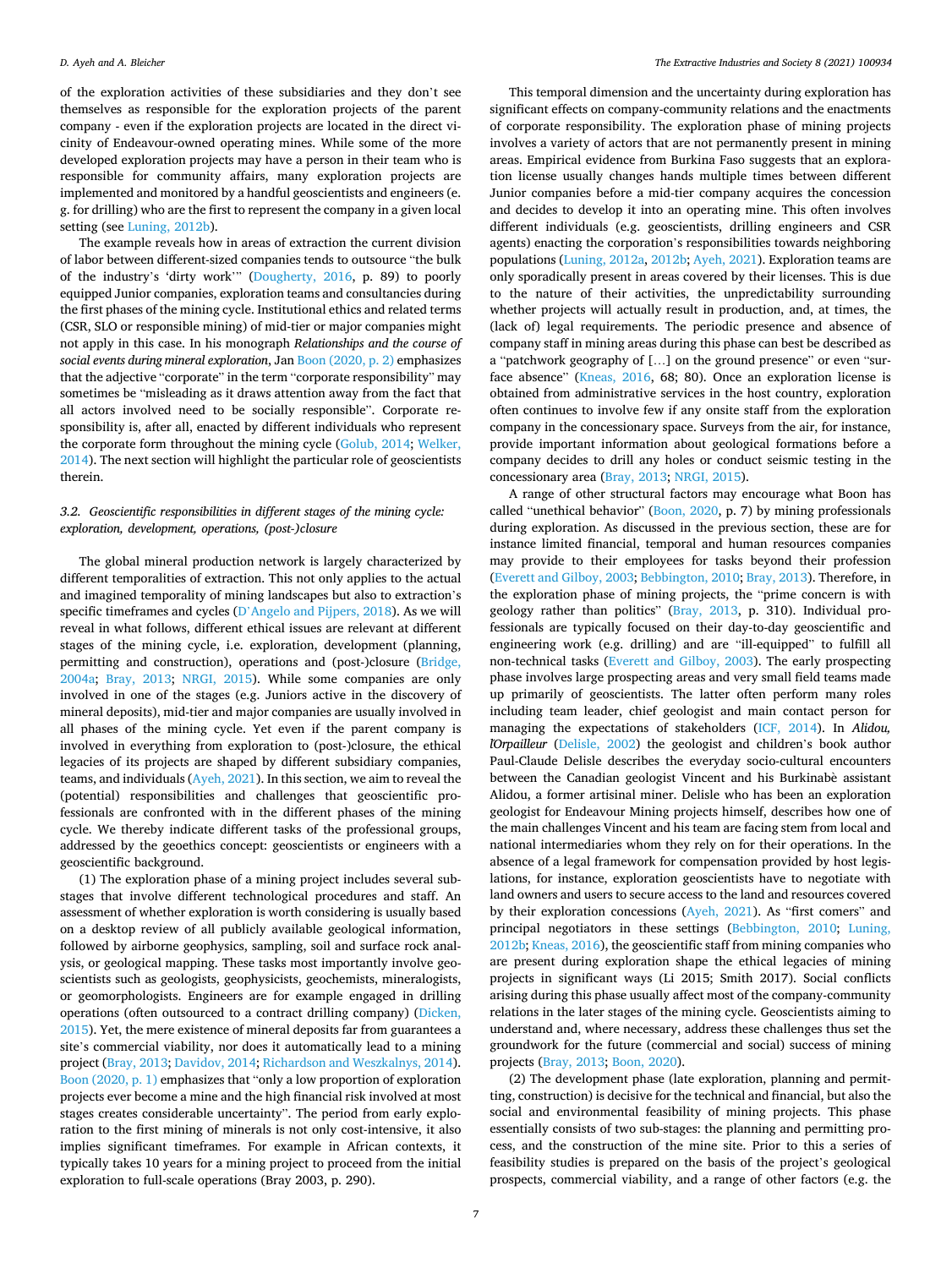political and infrastructural environment). Companies use the studies to decide whether to commit themselves to a project or not, and negotiations with potential investors are carried out [\(Bray, 2013;](#page-9-0) [NRGI, 2015](#page-10-0)). Company-community relations are critical in that they ensure a mining project's longevity. "[…] mistakes made at this point may never be repaired" (Bray 2003, p. 312), and according to ethical norms in the mining industry, a project should gain the prior and informed consent of the people who will be most affected before going into production. To this end, many jurisdictions around the globe now require Environmental and Social Impact Assessments (ESIAs) and (if necessary) Resettlement Action Plans (RAPs) to be undertaken before authorization for certain types of projects is granted. Since the early 2000s legally sanctioned impact assessments and international standards for Mining-Induced Displacement and Resettlement (MIDR) are increasingly required by investors, lenders and insurers (e.g. the World Bank Group), and have thus become an essential part of the planning process ([Price, 2009;](#page-10-0) [Owen and Kemp, 2015\)](#page-10-0). Mining engineers can be considered key actors in this phase since they have to prove the profitability of future projects, describe what type of mine will be required, and explain how to manage its environmental and social footprint. Their expertise significantly informs the feasibility studies which assess the costs of each of these (future) actions ([NRGI, 2015\)](#page-10-0). Like the elaboration of feasability studies, social and environmental engagements with local stakeholders are usually outsourced to contractors. Most prior studies and surveys (especially those necessary for elaborating an ESIA or a RAP) are usually carried out by (international) consultancy firms on behalf of mining companies – often because this is a requirement of the host government ([Dougherty, 2019;](#page-9-0) [Ayeh, 2021\)](#page-9-0). However, contractors (mostly trained social scientists) succeeding geoscientists as "ambassadors" of the mine can be a barrier to the future success of company-community relations, especially if there is no institutionalized cross-functional coordination of all company staff and contractors (IFC 2014).

A mining project's social and environmental impact becomes increasingly apparent during the construction phase, as this is when operational infrastructure (processing and waste disposal facilities, roads for transportation, etc.) and worker accommodation (camps) are set up ([Bray, 2013\)](#page-9-0). As John Bray (2003, p. 311–312) emphasizes, the principal goal of many engineers and other senior staff during the construction phase is to lead the mining project into the production stage. They are thus often not committed to deep socio-political analysis which, in their view, often does not lend itself to precise measurement ([Ayeh, 2021](#page-9-0)). Although mining projects in the construction phase usually include their own corporate "social specialists" and sometimes specialized corporate social responsibility (CSR) and environment departments, the governance of mining projects during construction – especially in relation to ethical questions – remains largely improvised ([Rubbers, 2020](#page-10-0)). Interview material from Burkina Faso suggests that the employees of these departments continue to face financial constraints and only have a limited scope of action while having to respond to the multiple expectations of local populations. Although a mainstreaming of ethics into industry practice has led to a mushrooming of technical procedures for stakeholder engagement, their sustainability and effectiveness largely depends on individuals enacting the corporation, including mining engineers and geoscientists.

(3) During operations the ethical dimension of mining projects comes most significantly to the fore as it is seen as the phase where the main conflicts occur with local populations [\(Bray, 2013\)](#page-9-0). Once a company has successfully obtained its extraction license and has succeeded in mining the first minerals and metals from the subsoil, mining corporations then arrange the financial means and workforce necessary to implement responsible mining more effectively. Operating sites usually have functioning, significantly staffed, and financially backed CSR departments that are seen as the interface between company and community affairs [\(Kemp and Owen, 2013\)](#page-9-0). Other departments are specialized in the environmental (environment department) or labor-related (human resources department, see [Rubbers, 2020](#page-10-0)) aspects

of responsible mining. Geoscientists and engineers are attached to the different technical departments (e.g. geology or mining engineering) and occasionally exchange with the non-technical ones in case that environmental or social issues occur in their domains. Ethnographic literature indicates that different mining professionals may or may not perceive responsible mining as a priority. Several authors have, for instance, observed a tendency of engineers and technical staff within corporations to consider CSR practitioners as outsiders within corporate structures. The latter rather have a position of weakness than of strength within corporate hierarchies ([Welker, 2014](#page-10-0); [Owen and Kemp, 2017](#page-10-0)). Evidence from extraction sites in Burkina Faso suggests, for instance, that an older generation of engineers and geologists is described by CSR personal as lacking sensitivity for social and environmental issues due to their educational background ([Ayeh, 2021\)](#page-9-0). Geoethical education and principles in this phase might guide geoscientific professionals to put value on cooperation with colleagues that have a different professional background and to apply multi-disciplinary approaches to tackle complex issues ([Bobrowsky et al., 2017](#page-9-0)).

(4) The (post-)closure stage of a mining project is emblematic of its environmental and social legacy. This phase is no longer profitable for a corporation and its shareholders. Thus, projects often change hands from companies to other companies, or more often (if no corporation is eager to inherit the project due to the depletion of resources), to governments of host countries which end up being in charge of rehabilitation ([Ayeh, 2021\)](#page-9-0). Yet the phase is crucial for mining-impacted communities [\(NRGI, 2015](#page-10-0)). It illustrates whether a company and its employees have provided for and implemented important rehabilitation measures during the extraction phase, and whether sustainable mining and CSR programs have achieved their initial goals (e.g. providing local populations with training and livelihood opportunities that extend beyond the extractive industries sector). The role of mining engineers is crucial in that phase in that they provide the technical assessments and works necessary for rehabilitation and (post-)closure. They are in charge of securing and rehabilitating the area around the mine, including the waste piles produced by the mine [\(NRGI, 2015](#page-10-0)). More recently, this phase has been increasingly taken into account by responsible mining schemes such as the IRMA standard [\(IRMA, 2018\)](#page-9-0) and a new global industry standard on tailings management [\(Global Tailings Review,](#page-9-0)  [2020\)](#page-9-0). These standards, however, do not address the ethical challenges that may confront engineers with regard to the social and environmental harms caused by mining projects or the (non-existing) country-specific legislation. Ethical dilemmas can arise, for example, when it is likely that the financial resources for sustainable and safe rehabilitation are not available or when post-mining land use is impossible ([Limaye,](#page-10-0)  [2015\)](#page-10-0). Geoethical publications highlight this phase as important for geoethical inspired action ([Limaye, 2012](#page-10-0); [Arvanitidis et al., 2017; Bohle](#page-9-0)  [and Preiser, 2019\)](#page-9-0).

Our review of the dominant structural characteristics of the global mining sector suggests that geoscientists and engineers occupy particular roles when it comes to representing companies in given settings and in shaping (future) company-community relations. It also indicates that these professionals face different constraints in practicing responsible mining, depending on the type of company they are working for and the different phases of the mining cycle they are involved in. The aim of corporations in the early phases is primarily to valorize projects through the generation of geological knowledge. This favors a certain professional culture that focuses on the technical and scientific aspects of the work and making mining projects profitable before ethical aspects can play a role. Small exploration teams are usually not in a position to implement ethical standards due to their limited resources, and because such standards are rarely an integral part of the company culture. As a result, individuals cannot expect guidance in situations that cause dilemmas. Geoethics acknowledges the strong pressure that might occur for individuals [\(Bobrowsky et al., 2017\)](#page-9-0), but could deliver more guidance how to tackle with it. Against this background we argue that the concept of geoethics could be used to add an individual dimension to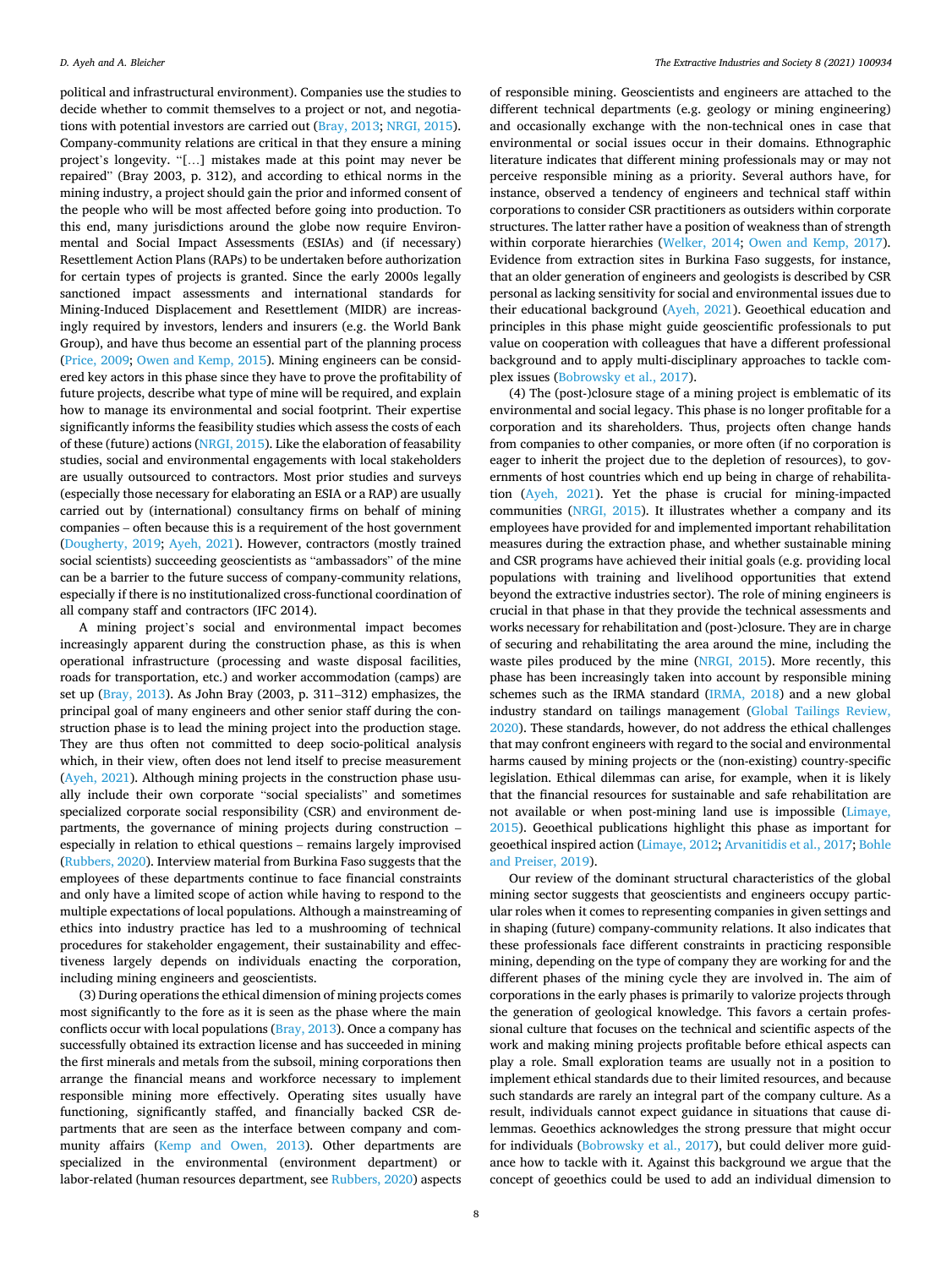institutional ethics in mining (e.g. CSR, SLO, responsible mining). It provides guiding principles for professionals in accordance with responsible mining. In doing so, it challenges dominant notions of corporations as unified ethical actors with one will and serves as a fruitful starting point to study the issues, engagements and challenges of particular professionals in mining governance. In the final section, we will discuss the opportunities and challenges of mainstreaming ethics into mining practice through the concept of geoethics by providing approaches for a future research agenda.

#### **4. Conclusion: mainstreaming ethics into mining practice**

Within this paper our starting point was the observation that the 'ethical turn' in the metals and minerals sector focuses almost exclusively on the level of organizations, and primarily on corporations as ethical actors. Ethical schemes such as CSR and responsible mining are thought to be implemented by corporations and not individuals. Therefore, they do not explicitly deliver guidance for the latter and do not broach the issue of tensions that arise between individual and institutional responsibility, such as conflicting situations caused by the ethical convictions of individual professionals and the structural conditions of their work. This is the point at which we see our contribution to the ongoing debate on CSR and the field of geoethics: bringing together individual and institutional approaches to responsibility in mining practices. By highlighting existing structures and processes in the global minerals and metals sector, we revealed how and when responsible mining principles are implemented and which structures, processes, and responsible actors they do not cover. We have shown that in situations and phases where CSR concepts are not applied, the individual decision-making of geoscientific professionals is highly relevant. These moments, however, involve manifold ethical issues and individual professionals have to make decisions in the absence of organizational guidelines. This relates mainly to geoscientists and engineers who occupy important decision-making positions and shape companycommunity relations in significant ways. For geoscientific professionals, the concept of geoethics therefore appears to be particularly useful in situations where institutional ethics (CSR and similar schemes) do not apply or are largely inapplicable (e.g. in the early phases of the mining cycle), or where their application is outsourced to other mining practitioners (e.g. to CSR agents in the production phase). Thus, we argue that to date the 'ethical turn' in the metals and minerals sector and guidelines implemented in its name (i.e. responsible mining) fail to take into account the structural complexities (i.e. different actors, timeframes and social relations) and inherent contingencies that constitute the global mining economy. In practice, for instance, the social domain tends to be associated with and delegated to consultants in the early phases of the mining cycle, and to people working in CSR and sustainability departments in the later stages. This leads to a deresponsibilization of geoscientists in terms of ethical issues.

Although geoethics seems to be a promising concept in this regard we see some weaknesses in the current shape of geoethics in the context of mining and therefore argue that this concept needs to be further developed. Notably, we think that the concept, first, needs to go beyond general claims such as the transparency of individual actions and decisions made by geoscientists. It should be more specific and systematic about challenges related to the processes, structures and social relations of and in the mining industry and the goal of responsible mining. Ethical challenges that arise may concern any of the relationships geoscientists maintain: with their colleagues and the geoscientific community, the company they work for, host communities and national institutions, the broader society or the environment. Furthermore, geoscientists play a role in the interactions and relationships other actors have with each other (e.g. national mining administrations and communities in the context of concession-making). A discussion of geoethics in the context of mining should necessarily address related questions such as the following: How could and should a geoscientist professional working for

a Junior company or within the exploration team of a mid-tier or major company consider compensation for livelihood losses in the prospecting phase? How can and should a geoscientist address contradicting interests of corporations and local communities?

Second, the question of professional responsibility needs to acknowledge different positions and hierarchies geoscientists are themselves confronted with in corporations and in the different phases of the mining cycle. The individual decision-making processes of professionals cannot be separated from the structural conditions of their work. Who is to be held responsible, for instance, for overcoming the non-implementation of ethics in the early exploration phase due to scarce human and financial resources: the individual employee, the firm as his employer, or for example those who invest their money in buying corporate stocks in Toronto and London? Mainstreaming ethics into mining practice not only demands personal commitments from individual professionals, but also the organizational and financial backing of responsible mining in all phases of the mining cycle by firms, investors, or multi-stakeholder partnerships.

Third, it is important to clarify and delineate the relation to geoethics' neighboring fields. It is above all engineering ethics to which geoethics needs to clarify its relations (e.g. [Herkert, 2001;](#page-9-0) [Smith, 2019](#page-10-0)). In its current conception geoethics addresses both geoscientists as well as engineers in mining without pointing to potential differences. However, the tasks of both professions are very different and may raise different ethical questions. In this article we highlighted points of intersection with ethical guidelines that address corporations. It should be explored if geoethical thinking might contribute to develop industry terms as CSR, responsible mining and SLO further. For example the duty of geoscientists mentioned by [Bohle and Preiser \(2019\)](#page-9-0) to integrate local knowledge and expertise into geoscientists' everyday working environments and decision-making processes could contribute to shifting power relations that privilege corporations in the discourse on responsible mining ([Phadke, 2018\)](#page-10-0).

Our review on existing literature on the role of geoscientists in practicing responsible mining indicates that the conceptual framework of geoethics in mining does yet not explicitly address those issues and relationships. In order to provide individual professionals with explicit guidance for action and decision-making, it has to become way more sector-specific. To start with, a systematic investigation of mining actors, structures and processes could be carried out to create a specification of geoethical issues that applies specifically to mining industries. Different company structures and especially all phases of the mining cycle should be considered here. Secondly, existing social science research could enrich and inspire some of the issues addressed by geoethics, such as issues regarding competing responsibilities ([Trundle and](#page-10-0)  [Trnka, 2017\)](#page-10-0) or conflicts that may arise between individual employees (such as CSR officers) and the structural dimensions and settings of their working environments ([Kemp and Owen, 2013;](#page-9-0) [Welker, 2014;](#page-10-0) [Owen](#page-10-0)  [and Kemp, 2017](#page-10-0)). Our analysis revealed that geoscientists are particularly involved in "play[ing] between the scales" of different responsibilities ([Müftüoglu et al., 2018](#page-10-0), p. 265). A consideration of the (potential) tensions between different ethics in mining (individual and institutional) ultimately allows for a more nuanced picture of competing responsibilities in the global mining sector.

#### **Declaration of Competing Interest**

None

#### **Acknowledgments**

The research underlying this paper has received funding from the German Federal Ministry of Education and Research under grant no. 033R148. The paper is furthermore based on research carried out within the framework of the DFG-funded Collaborative Research Centre (SFB) 1199 at Leipzig University.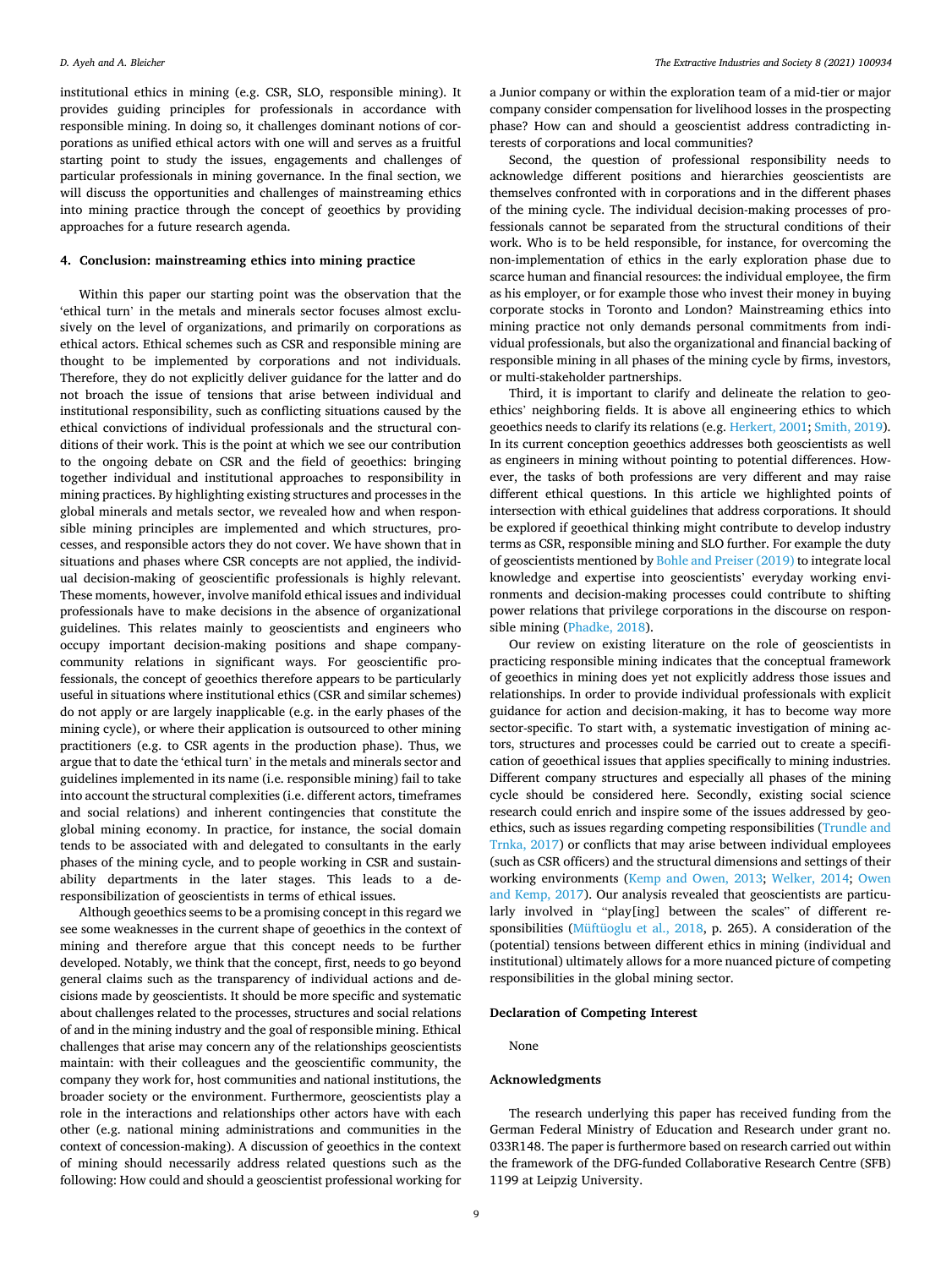#### <span id="page-9-0"></span>*D. Ayeh and A. Bleicher*

#### **References**

Almeida, A., Vasconcelos, C., 2015. Geoethics: Master's Students Knowledge and Perception of Its Importance. Res. Sci Educ. 45, 889–906. [https://doi.org/10.1007/](https://doi.org/10.1007/s11165-014-9449-3)  [s11165-014-9449-3.](https://doi.org/10.1007/s11165-014-9449-3)

- [Appel, H., 2019. The Licit Life of Capitalism: US Oil in Equatorial Guinea. Duke](http://refhub.elsevier.com/S2214-790X(21)00096-4/sbref0002) [University Press, Durham.](http://refhub.elsevier.com/S2214-790X(21)00096-4/sbref0002)
- Armstrong, R., Baillie, C., Cumming-Potvin, W., 2014. Mining and Communities: Understanding the Context of Engineering Practice. Synth. Lect. on Engin., Technol. and Soc. 8 (1), 1–148. [https://doi.org/10.2200/S00564ED1V01Y201401ETS021.](https://doi.org/10.2200/S00564ED1V01Y201401ETS021)

Arvanitidis, N., Boon, J., Nurmi, P., Di Capua, G., 2017. White Paper on Responsible Mining. IAPG - International Association For Promoting Geoethics, [http://www.](http://www.geoethics.org/wp-responsible-mining) [geoethics.org/wp-responsible-mining](http://www.geoethics.org/wp-responsible-mining) (accessed 24 June 2020).

Ayeh, D., 2020. What's "local" labor in Burkina Faso's mining sector? Afri. Is a Count., [https://africasacountry.com/2020/06/what-counts-as-local-labor-in-burkina-fasos](https://africasacountry.com/2020/06/what-counts-as-local-labor-in-burkina-fasos-mining-sector)[mining-sector](https://africasacountry.com/2020/06/what-counts-as-local-labor-in-burkina-fasos-mining-sector) (accessed 08 December 2020).

[Ayeh, D., 2021. Spaces of Responsibility. Negotiating Industrial Gold Mining in Burkina](http://refhub.elsevier.com/S2214-790X(21)00096-4/sbref0006)  [Faso. DE GRUYTER OLDENBOURG, Berlin.](http://refhub.elsevier.com/S2214-790X(21)00096-4/sbref0006)

[Barham, B.L., 1994. States, Firms, and Raw Materials: The World Economy and Ecology](http://refhub.elsevier.com/S2214-790X(21)00096-4/sbref0007)  [of Aluminium. The Univ. of Wisconsin Press, Madison, Wis.](http://refhub.elsevier.com/S2214-790X(21)00096-4/sbref0007)

Basedau, M., 2005. Context Matters - Rethinking the Resource Curse in Sub-Saharan Africa. GIGA Working Paper No. 1 <https://doi.org/10.2139/ssrn.906983>.

Basu, D., Misra, A., Puppala, A.J., 2015. Sustainability and geotechnical engineering: perspectives and review. Can. Geotech. J. 52 (1), 96–113. [https://doi.org/10.1139/](https://doi.org/10.1139/cgj-2013-0120)  [cgj-2013-0120.](https://doi.org/10.1139/cgj-2013-0120)

Beattie, A., 2020. A Beginner's Guide to Mining Stocks. [https://www.investopedia.](https://www.investopedia.com/articles/basics/12/beginners-guide-mining-stocks.asp)  [com/articles/basics/12/beginners-guide-mining-stocks.asp](https://www.investopedia.com/articles/basics/12/beginners-guide-mining-stocks.asp) (accessed 24 July 2020).

[Bebbington, A.J., 2010. Extractive Industries and Stunted States: Conflict, Responsibility](http://refhub.elsevier.com/S2214-790X(21)00096-4/sbref0011)  [and Institutional Change in the Andes. In: Raman, R.K., Lipschutz, R.D. \(Eds.\),](http://refhub.elsevier.com/S2214-790X(21)00096-4/sbref0011)  [Corporate Social Responsibility: Comparative Critiques. Palgrave Macmillan,](http://refhub.elsevier.com/S2214-790X(21)00096-4/sbref0011)  [Houndmills, pp. 97](http://refhub.elsevier.com/S2214-790X(21)00096-4/sbref0011)–115.

[Bice, S., 2016. Responsible Mining: Key Principles for Industry Integrity. Routledge,](http://refhub.elsevier.com/S2214-790X(21)00096-4/sbref0012) [Abingdon, Oxon, New York.](http://refhub.elsevier.com/S2214-790X(21)00096-4/sbref0012)

Blowfield, M., Frynas, J.G., 2005. Setting New Agendas: Critical Perspectives on Corporate Social Responsibility in the Developing World. Int Aff. 81 (3), 499–513. [https://doi.org/10.1111/j.1468-2346.2005.00465.x.](https://doi.org/10.1111/j.1468-2346.2005.00465.x)

[Bobrowsky, P., Cronin, V.S., Di Capua, G., Kieffer, S.W., Peppoloni, S., 2017. The](http://refhub.elsevier.com/S2214-790X(21)00096-4/sbref0014)  [Emerging Field of Geoethics. In: Gundersen, L.C. \(Ed.\), Scientific Integrity and Ethics](http://refhub.elsevier.com/S2214-790X(21)00096-4/sbref0014)  [in the Geosciences. John Wiley and Sons, Inc, Hoboken, NJ, Washington, D.C.,](http://refhub.elsevier.com/S2214-790X(21)00096-4/sbref0014)  pp. 175–[212. American Geophysical Union.](http://refhub.elsevier.com/S2214-790X(21)00096-4/sbref0014)

- [Bohle, M., Di Capua, G., 2019. Setting the Scene. In: Bohle, M. \(Ed.\), Exploring](http://refhub.elsevier.com/S2214-790X(21)00096-4/sbref0015) [Geoethics. Ethical Implications, Societal Contexts, and Professional Obligations of](http://refhub.elsevier.com/S2214-790X(21)00096-4/sbref0015)  [the Geosciences. Palgrave Macmillan UK, Cham, pp. 1](http://refhub.elsevier.com/S2214-790X(21)00096-4/sbref0015)–24.
- [Bohle, M., Preiser, R., 2019. Exploring Societal Intersections of Geoethical Thinking. In:](http://refhub.elsevier.com/S2214-790X(21)00096-4/sbref0016)  [Bohle, M. \(Ed.\), Exploring Geoethics. Ethical Implications, Societal Contexts, and](http://refhub.elsevier.com/S2214-790X(21)00096-4/sbref0016)  [Professional Obligations of the Geosciences. Palgrave Macmillan UK, Cham,](http://refhub.elsevier.com/S2214-790X(21)00096-4/sbref0016)  [pp. 71](http://refhub.elsevier.com/S2214-790X(21)00096-4/sbref0016)–136.
- [Boon, J., 2020. Relationships and the Course of Social Events During Mineral](http://refhub.elsevier.com/S2214-790X(21)00096-4/sbref0017)  [Exploration: An Applied Sociology Approach. Springer, Cham](http://refhub.elsevier.com/S2214-790X(21)00096-4/sbref0017).
- [Bray, J., 2013. Attracting Reputable Companies to Risky Environments: Petroleum and](http://refhub.elsevier.com/S2214-790X(21)00096-4/sbref0018)  [Mining Companies. In: Bannon, I., Collier, P. \(Eds.\), Natural Resources and Violent](http://refhub.elsevier.com/S2214-790X(21)00096-4/sbref0018) [Conflict: Options and Actions. World Bank, Washington, DC, pp. 287](http://refhub.elsevier.com/S2214-790X(21)00096-4/sbref0018)–352.
- Bridge, G., 2004a. CONTESTED TERRAIN: Mining and the Environment. Annu. Rev. Environ. Resour. 29, 205–259. [https://doi.org/10.1146/annurev.](https://doi.org/10.1146/annurev.energy.28.011503.163434) [energy.28.011503.163434](https://doi.org/10.1146/annurev.energy.28.011503.163434).
- Bridge, G., 2004b. Mapping the Bonanza: Geographies of Mining Investment in an Era of Neoliberal Reform. The Profess.Geograph. 56 (4), 496-421, [https://onlinelibrary.wi](https://onlinelibrary.wiley.com/doi/abs/10.1111/j.0033-0124.2004.05603009.x)  [ley.com/doi/abs/10.1111/j.0033-0124.2004.05603009.x.](https://onlinelibrary.wiley.com/doi/abs/10.1111/j.0033-0124.2004.05603009.x)

Carroll, A.B., 2004. Managing Ethically with Global Stakeholders: A Present and Future Challenge. The Acad. of Manage. Execu. (1993-2005) 18 (2), 114–120. [https://doi.](https://doi.org/10.5465/ame.2004.13836269)  [org/10.5465/ame.2004.13836269.](https://doi.org/10.5465/ame.2004.13836269)

D'Angelo, L., Pijpers, R.J., 2018. Mining Temporalities: An Overview. The Extract. Indus. and Soc. 5 (2), 215-222. https://doi.org/10.1016/j.exis.2018.02.0

Davidov, V., 2014. Land, Copper, Flora: Dominant Materialities and the Making of Ecuadorian Resource Environments. Anthropol Q. 87 (1), 31–58. [https://doi.org/](https://doi.org/10.1353/anq.2014.0010)  [10.1353/anq.2014.0010.](https://doi.org/10.1353/anq.2014.0010)

Delisle, P.-.C., 2002. Alidou, l'[orpailleur. Hurtubise HMH, Montr](http://refhub.elsevier.com/S2214-790X(21)00096-4/sbref0024)éal.

Di Capua, G., Peppoloni, S., Bobrowsky, P., 2017. The Cape Town Statement on Geoethics. Annals of Geophy. 60 [https://doi.org/10.4401/ag-7553,](https://doi.org/10.4401/ag-7553) 10.4401/ag-7553.

[Dicken, P., 2015. Global Shift: Mapping the Changing Contours of the World Economy,](http://refhub.elsevier.com/S2214-790X(21)00096-4/sbref0026)  [7th ed. SAGE, Los Angeles.](http://refhub.elsevier.com/S2214-790X(21)00096-4/sbref0026)

[Dolan, C., Rajak, D., 2016. Introduction: Toward the Anthropology of Corporate Social](http://refhub.elsevier.com/S2214-790X(21)00096-4/sbref0027)  [Responsibility. In: Dolan, C., Rajak, D. \(Eds.\), The Anthropology of Corporate Social](http://refhub.elsevier.com/S2214-790X(21)00096-4/sbref0027)  [Responsibility. Oxford, Berghahn, New York, pp. 1](http://refhub.elsevier.com/S2214-790X(21)00096-4/sbref0027)–27.

Dougherty, M.L., 2013. The Global Gold Mining Industry: Materiality, Rent-Seeking, Junior Firms and Canadian Corporate Citizenship. Compet Chang. 17 (4), 339–354. <https://doi.org/10.1179/1024529413Z.00000000042>.

[Dougherty, M.L., 2016. Scarcity and Control: The New Extraction and Canada](http://refhub.elsevier.com/S2214-790X(21)00096-4/sbref0029)'s Mineral [Resource Protection Network. In: Deonandan, K., Dougherty, M.L. \(Eds.\), Mining in](http://refhub.elsevier.com/S2214-790X(21)00096-4/sbref0029)  [Latin America. Critical Approaches to the New Extraction. Routledge, London, New](http://refhub.elsevier.com/S2214-790X(21)00096-4/sbref0029)  [York, pp. 83](http://refhub.elsevier.com/S2214-790X(21)00096-4/sbref0029)–99.

Dougherty, M.L., 2019. Boom times for technocrats? How environmental consulting companies shape mining governance. The Extract. Indus. and Soc. 6 (2), 443–453. [https://doi.org/10.1016/j.exis.2019.01.007.](https://doi.org/10.1016/j.exis.2019.01.007)

- EDV, 2012. Endeavour Mining to acquire Avion Gold to become a 300,000 oz/yr gold producer. https://www.newswire.ca/news-releases/endeavour-mining-to-ac [avion-gold-to-become-a-300000-ozyr-gold-producer-510554171.html](https://www.newswire.ca/news-releases/endeavour-mining-to-acquire-avion-gold-to-become-a-300000-ozyr-gold-producer-510554171.html) (accessed 12 August 2020).
- EDV, 2016. Acquisition of True Gold Mining. [https://s21.q4cdn.com/954147562/files/](https://s21.q4cdn.com/954147562/files/doc_presentations/2016/acquisition-of-true-gold-presentation-20160610090035.pdf) [doc\\_presentations/2016/acquisition-of-true-gold-presentation-20160610090035.pdf](https://s21.q4cdn.com/954147562/files/doc_presentations/2016/acquisition-of-true-gold-presentation-20160610090035.pdf)  (accessed 20 July 2020).

EDV, 2020. Endeavour Mining Corporation - About Us - Our Strategy. [https://www.](https://www.endeavourmining.com/about-us/our-strategy/default.aspx) [endeavourmining.com/about-us/our-strategy/default.aspx](https://www.endeavourmining.com/about-us/our-strategy/default.aspx) (accessed 23 July 2020).

Everett, R., Gilboy, A., 2003. Impact of the World Bank Group's Social and Environmental Policies on Extractive Companies and Financial Institutions: Phase One. Extractive Industry Review Secretariat, Washington, D.C. [http://documents.](http://documents.worldbank.org/curated/en/222631468162266718/pdf/842850WP0Polic0382136B00PUBLIC00ACS.pdf)  [worldbank.org/curated/en/222631468162266718/pdf/842850WP0Polic038213](http://documents.worldbank.org/curated/en/222631468162266718/pdf/842850WP0Polic0382136B00PUBLIC00ACS.pdf)  [6B00PUBLIC00ACS.pdf](http://documents.worldbank.org/curated/en/222631468162266718/pdf/842850WP0Polic0382136B00PUBLIC00ACS.pdf) (accessed 12 June 2020).

[Franken, G., Turley, L., Kickler, K., 2020. Voluntary sustainability initiatives: An](http://refhub.elsevier.com/S2214-790X(21)00096-4/sbref0035)  [approach to make mining more responsible? In: Bleicher, A., Pehlken, A. \(Eds.\), The](http://refhub.elsevier.com/S2214-790X(21)00096-4/sbref0035)  [Material Basis of Energy Transitions. Elsevier, London, pp. 169](http://refhub.elsevier.com/S2214-790X(21)00096-4/sbref0035)–186.

Geenen, S., 2018. Underground dreams. Uncertainty, risk and anticipation in the gold production network. Geof. 91, 30–38. [https://doi.org/10.1016/j.](https://doi.org/10.1016/j.geoforum.2018.02.019)  [geoforum.2018.02.019](https://doi.org/10.1016/j.geoforum.2018.02.019).

[Geenen, S., Verbrugge, B., 2020. Introduction: Snapshots of Global Gold Mining. In:](http://refhub.elsevier.com/S2214-790X(21)00096-4/sbref0037) [Verbrugge, B., Geenen, S. \(Eds.\), Global Gold Production Touching Ground.](http://refhub.elsevier.com/S2214-790X(21)00096-4/sbref0037)  [Expansion, Informalization, and Technological Innovation, pp. 1](http://refhub.elsevier.com/S2214-790X(21)00096-4/sbref0037)–13.

[Gilbert, P.R., 2020. Making critical materials valuable: Decarbonization, investment, and](http://refhub.elsevier.com/S2214-790X(21)00096-4/sbref0038)  "political risk"[. In: Bleicher, A., Pehlken, A. \(Eds.\), The Material Basis of Energy](http://refhub.elsevier.com/S2214-790X(21)00096-4/sbref0038) [Transitions. Elsevier, London, pp. 91](http://refhub.elsevier.com/S2214-790X(21)00096-4/sbref0038)–108.

Global Tailings Review, 2020. New Global Industry Standard on Tailings Management aims to improve the safety of tailings facilities in the mining industry. https:// globaltailingsreview.org/new-global-industry-standard-on-tailings-managementaims-to-improve-the-safety-of-tailings-facilities-in-the-mining-industry/(accessed 10 August 2020).

[Golub, A., 2014. Leviathans at the Gold Mine: Creating Indigenous and Corporate Actors](http://refhub.elsevier.com/S2214-790X(21)00096-4/sbref0040)  [in Papua New Guinea. Duke Univ. Press, Durham, NC](http://refhub.elsevier.com/S2214-790X(21)00096-4/sbref0040).

- Goodland, R., 2012. Responsible Mining: The Key to Profitable Resource Development. Sustain. 4 (9), 2099–2126. [https://doi.org/10.3390/su4092099,](https://doi.org/10.3390/su4092099) 10.3390/ su4092099.
- Gordon, J.E., 2018. Geoheritage, Geotourism and the Cultural Landscape: Enhancing the Visitor Experience and Promoting Geoconservation. Geosci. (Basel) 8 (4), 136. <https://doi.org/10.3390/geosciences8040136>.
- Gorman, M.R., Dzombak, D.A., 2018. A review of sustainable mining and resource management: Transitioning from the life cycle of the mine to the life cycle of the mineral. Res, Conserv. and Recyc. 137, 281–291. [https://doi.org/10.1016/j.](https://doi.org/10.1016/j.resconrec.2018.06.001) [resconrec.2018.06.001](https://doi.org/10.1016/j.resconrec.2018.06.001).

Hart, R., Coumans, C., 2013. Evolving Standards and Expectations for Responsible Mining, a Civil Society Perspective. MiningWatch Canada, Ottawa. [https://minin](https://miningwatch.ca/sites/default/files/wmc_2013_hart_and_coumans.pdf)  [gwatch.ca/sites/default/files/wmc\\_2013\\_hart\\_and\\_coumans.pdf](https://miningwatch.ca/sites/default/files/wmc_2013_hart_and_coumans.pdf) (accessed 11 June 2020).

[Gundersen, L.C., 2017. Appendix A: CASE STUDIES FOR SCIENTIFIC INTEGRITY AND](http://refhub.elsevier.com/S2214-790X(21)00096-4/sbref0044)  [GEOETHICS PRACTICE. In: Gundersen, L.C. \(Ed.\), Scientific Integrity and Ethics in](http://refhub.elsevier.com/S2214-790X(21)00096-4/sbref0044) [the Geosciences. John Wiley and Sons, Inc, Hoboken, NJ, Washington, D.C.,](http://refhub.elsevier.com/S2214-790X(21)00096-4/sbref0044)  pp. 293–[303. American Geophysical Union.](http://refhub.elsevier.com/S2214-790X(21)00096-4/sbref0044)

Herkert, J.R., 2001. Future directions in engineering ethics research: Microethics, macroethics and the role of professional societies. Sci. Eng. Ethics 7, 403–414. [https://doi.org/10.1007/s11948-001-0062-2.](https://doi.org/10.1007/s11948-001-0062-2)

Hilson, G., Murck, B., 2001. Progress toward pollution prevention and waste minimization in the North American gold mining industry. J. Clean. Prod. 9 (5), 405–415. [https://doi.org/10.1016/S0959-6526\(00\)00083-4.](https://doi.org/10.1016/S0959-6526(00)00083-4)

IAPG, 2020. Affiliations and Agreements. International Association For Promoting Geoethics. <https://www.geoethics.org/affiliations-agreements>(accessed 3 August 2020).

ICF, 2014. A Strategic Approach to Early Stakeholder Engagement: A Good Practice Handbook For Junior Companies in the Extractive Industries. International Finance Corporation, Washington, D.C.. [http://documents1.worldbank.org/curated/en/](http://documents1.worldbank.org/curated/en/784051524469298172/pdf/125556-WP-PUBLIC-FINAL-IFC-131208-ESSE-Handbook-web-1013.pdf)  [784051524469298172/pdf/125556-WP-PUBLIC-FINAL-IFC-131208-ESSE-Handb](http://documents1.worldbank.org/curated/en/784051524469298172/pdf/125556-WP-PUBLIC-FINAL-IFC-131208-ESSE-Handbook-web-1013.pdf) [ook-web-1013.pdf](http://documents1.worldbank.org/curated/en/784051524469298172/pdf/125556-WP-PUBLIC-FINAL-IFC-131208-ESSE-Handbook-web-1013.pdf) (accessed 20 July 2020).

Investopedia, 2019. What criteria classify a company as a junior gold miner? [https](https://www.investopedia.com/ask/answers/040815/what-criteria-classify-company-junior-gold-miner.asp)  [://www.investopedia.com/ask/answers/040815/what-criteria-classify-company-ju](https://www.investopedia.com/ask/answers/040815/what-criteria-classify-company-junior-gold-miner.asp)  [nior-gold-miner.asp](https://www.investopedia.com/ask/answers/040815/what-criteria-classify-company-junior-gold-miner.asp) (accessed 20 July 2020).

IRMA, 2018. IRMA Standard for Responsible Mining IRMA-STD-001. June 2018. Initiative For Responsible Mining Assurance. [https://responsiblemining.net/wp-cont](https://responsiblemining.net/wp-content/uploads/2018/09/IRMA_Standard_Draft_v2.0_with_MOV.pdf)  [ent/uploads/2018/09/IRMA\\_Standard\\_Draft\\_v2.0\\_with\\_MOV.pdf](https://responsiblemining.net/wp-content/uploads/2018/09/IRMA_Standard_Draft_v2.0_with_MOV.pdf) (accessed 11 June 2020).

Jamasmie, C., 2020. Endeavour becomes West Africa's top gold miner. [https://www.mi](https://www.mining.com/endeavour-becomes-west-africas-top-gold-miner/)  [ning.com/endeavour-becomes-west-africas-top-gold-miner/](https://www.mining.com/endeavour-becomes-west-africas-top-gold-miner/)(accessed 23 July 2020).

Jenkins, R., 2005. Globalization, Corporate Social Responsibility and Poverty. Int. Aff. 81 (3), 525-540. https://doi.org/10.1111/j.1468-2346.2005.00467.

Kemp, D., Owen, J.R., 2013. Community relations and mining: Core to business but not "core business". Res. Polic. 38 (4), 523–531. [https://doi.org/10.1016/j.](https://doi.org/10.1016/j.resourpol.2013.08.003) [resourpol.2013.08.003.](https://doi.org/10.1016/j.resourpol.2013.08.003)

- Kirsch, S., 2010. Sustainable Mining. Dial. Anthropol 34, 87–93. [https://doi.org/](https://doi.org/10.1007/s10624-009-9113-x)  [10.1007/s10624-009-9113-x.](https://doi.org/10.1007/s10624-009-9113-x)
- Kneas, D., 2016. Subsoil abundance and surface absence: a junior mining company and its performance of prognosis in northwestern Ecuador. J. R. Anthropol Inst 22 (S1), 67–86. <https://doi.org/10.1111/1467-9655.12394>.